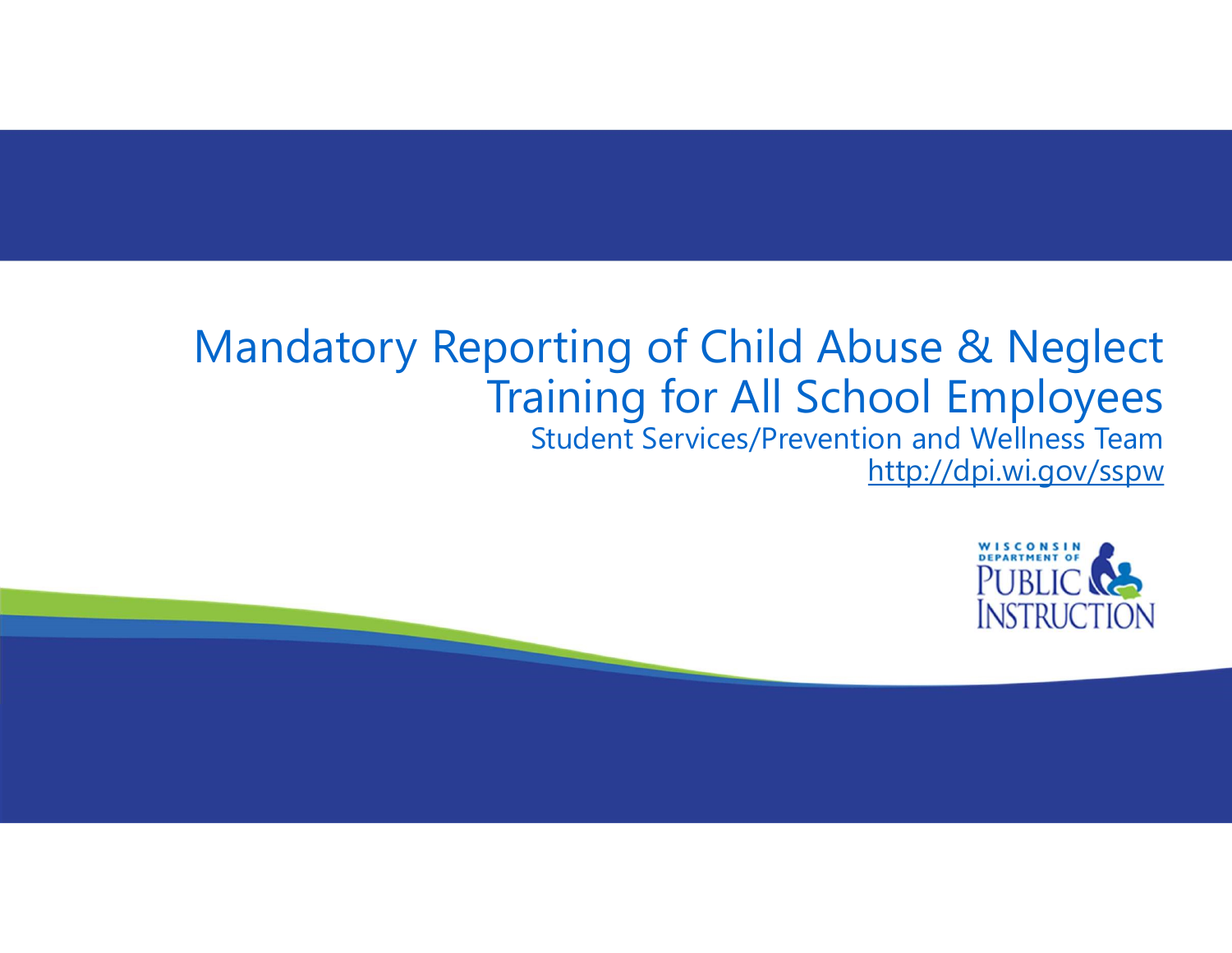## Acknowledgement

- Appreciation is extended to the Wisconsin Department of Children and Families
- One of several successful collaborations between DPI and DCF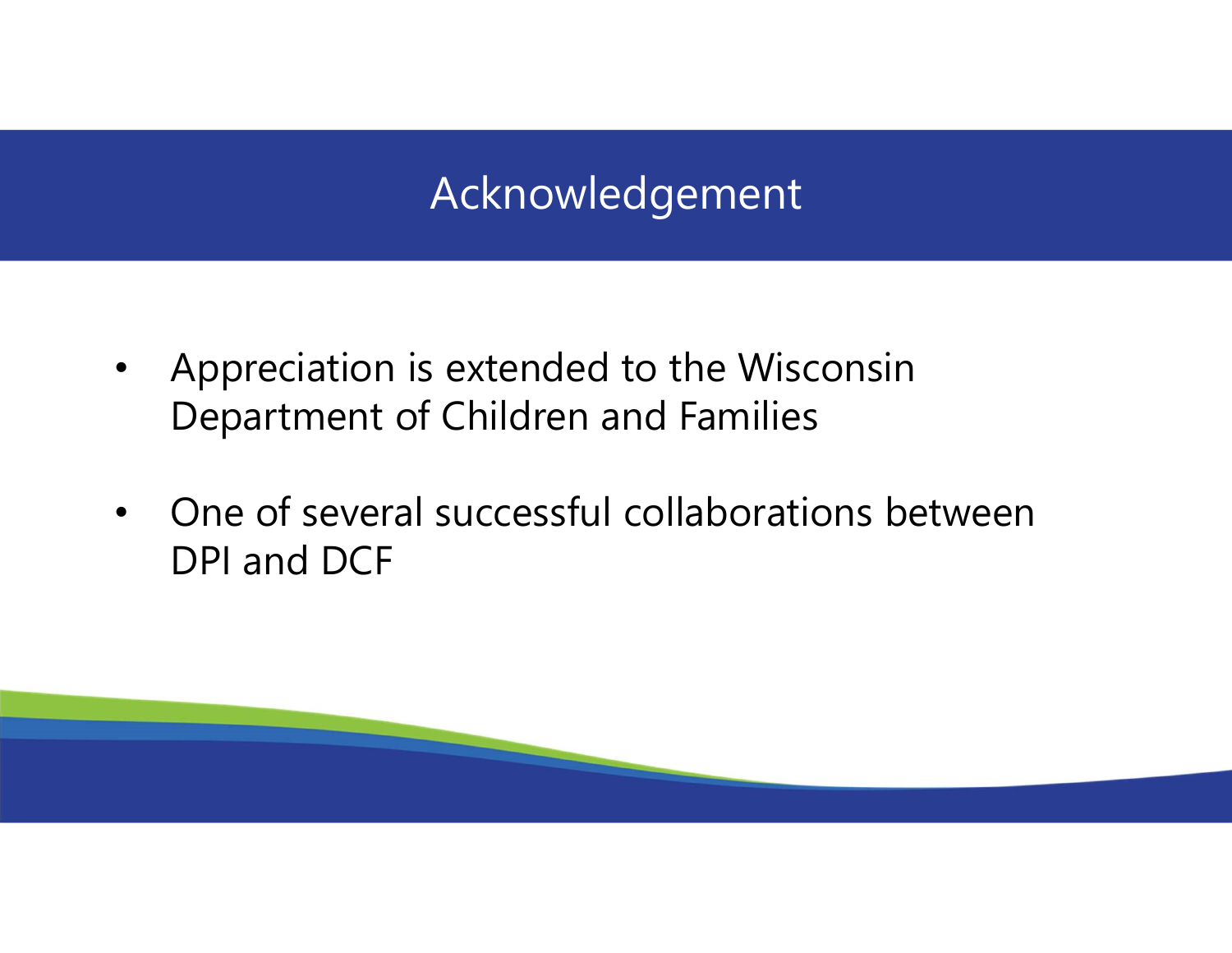#### Overview of Presentation

- Types of child maltreatment
- Signs of child maltreatment
- What is not child abuse or neglect
- How to make a report and what to report
- Where to get more information

\*Mandated reporting of threats of school violence will be covered in a separate module.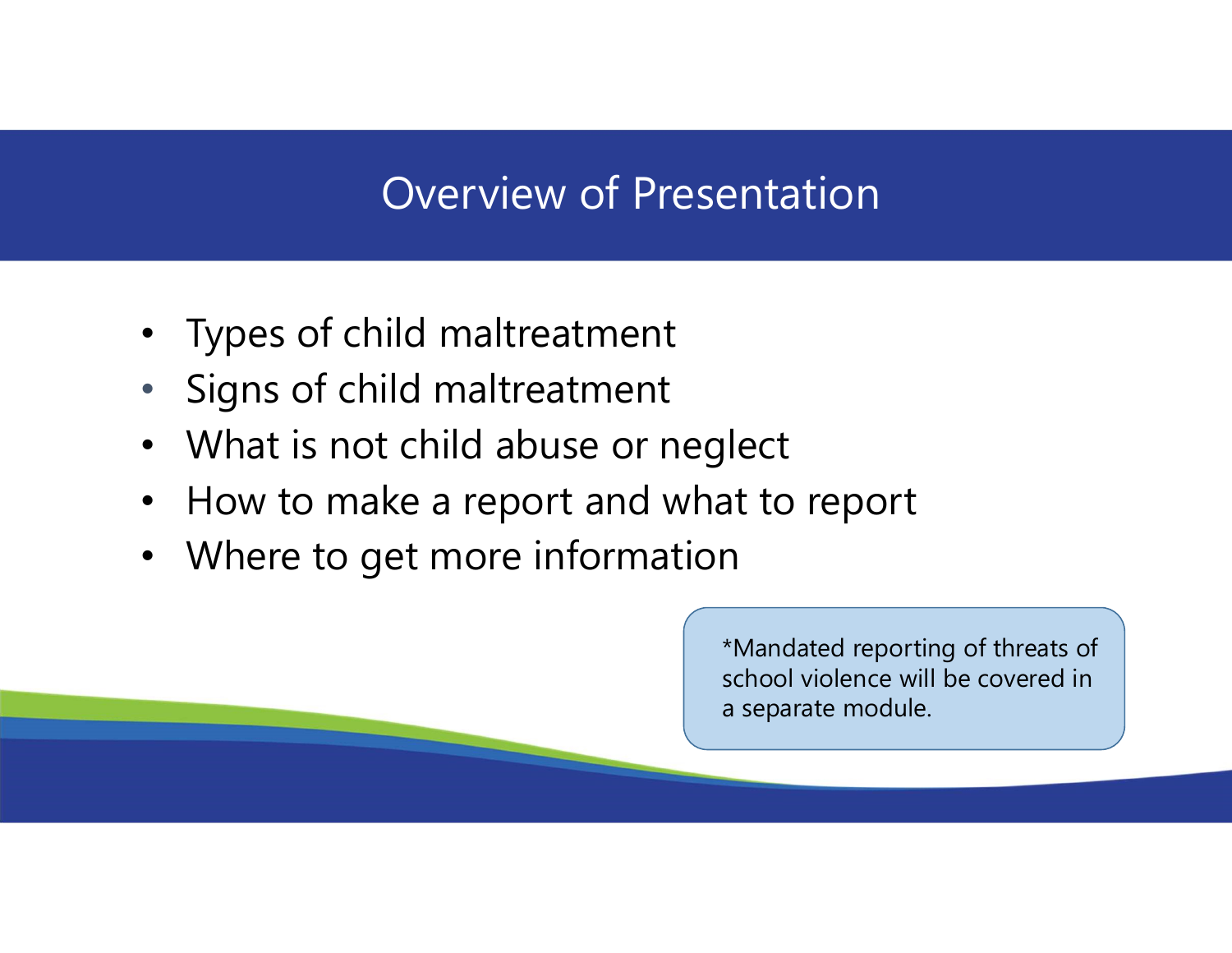## Signs of Child Maltreatment

- Generally, more signs = more concern
- Making a report for suspected child maltreatment depends on
	- $\checkmark$  Signs you observe
	- $\checkmark$  Comments by student
	- $\checkmark$  Interactions with family
- Greater risk for children with disabilities. They may also be less likely to report incidents to school staff.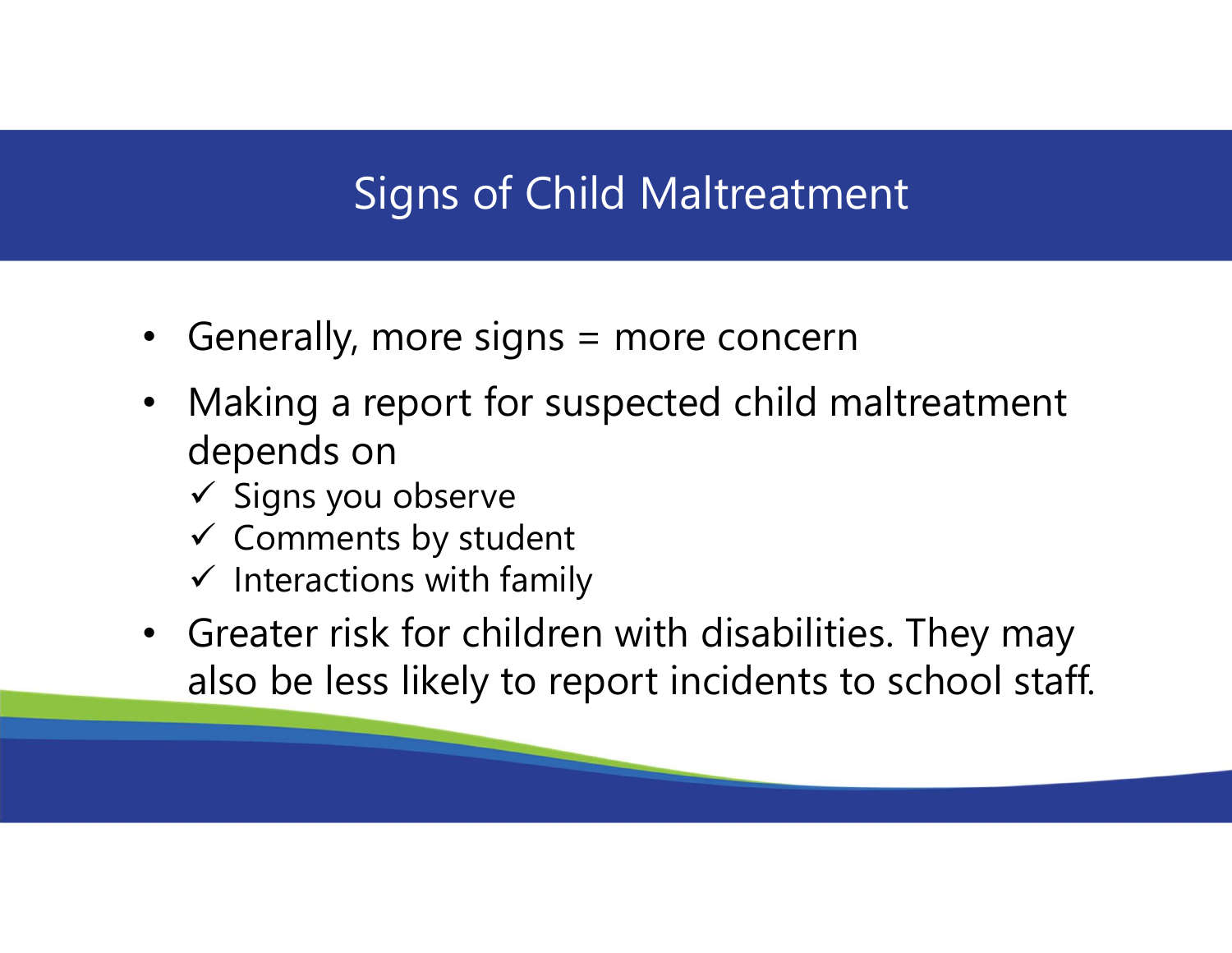## Does It Matter Who is Suspected of Abusing or Neglecting a Child?

- Report neglect only if it involves a caregiver
- Report emotional damage only if parents are suspected of not seeking treatment the student needs
- Report physical or sexual abuse regardless of who is suspected of being involved, including if perpetrator is another minor

Wis. Stats. 48.02(1)(a-gm), (12g)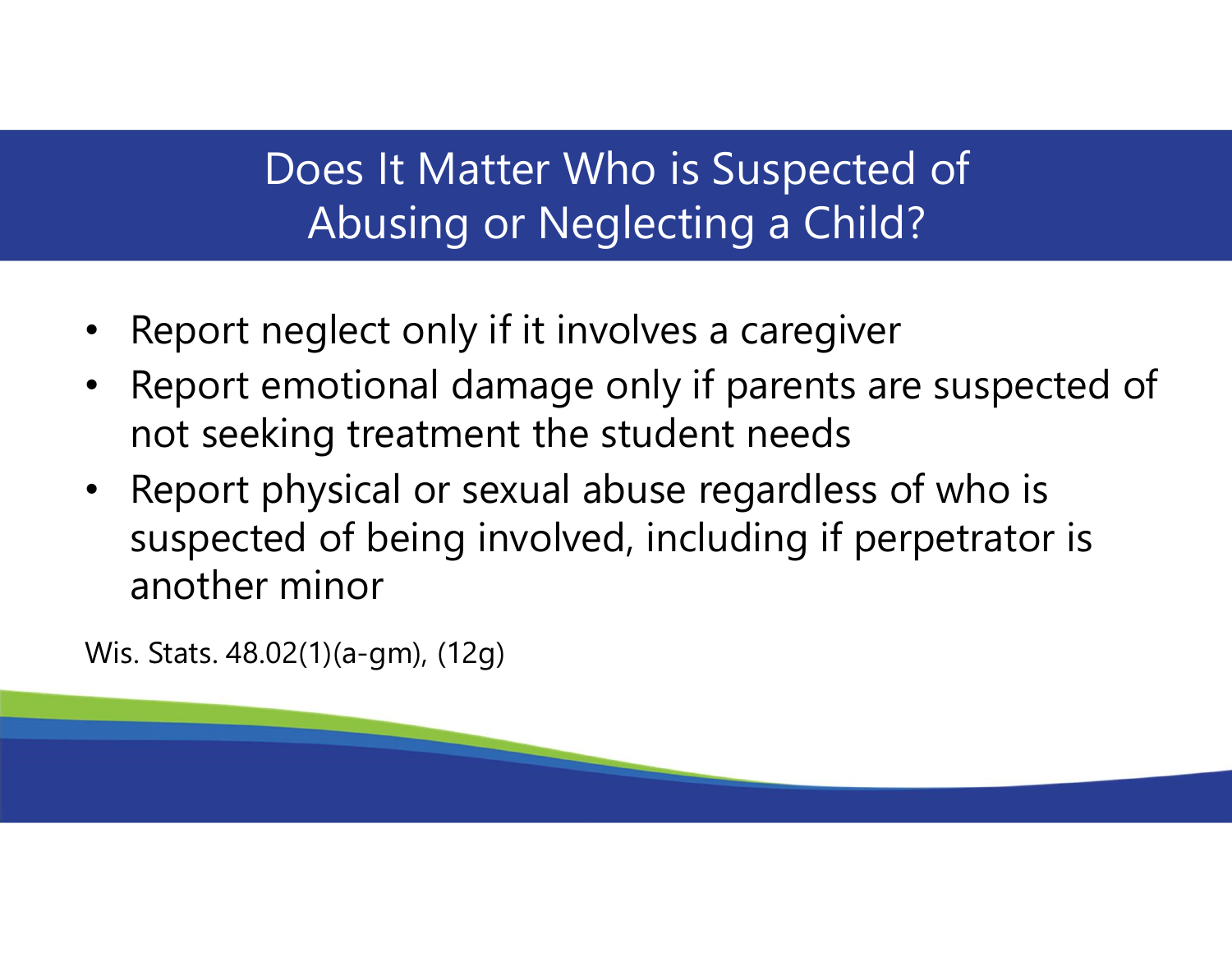# Who are "caregivers"?

Caregivers include …

- Parents/guardians
- Relatives
- Foster parents
- Child care providers
- Babysitters
- Teachers and other educators
- Live-in partners of parents

Wis. Stat. 48.981(1)(am)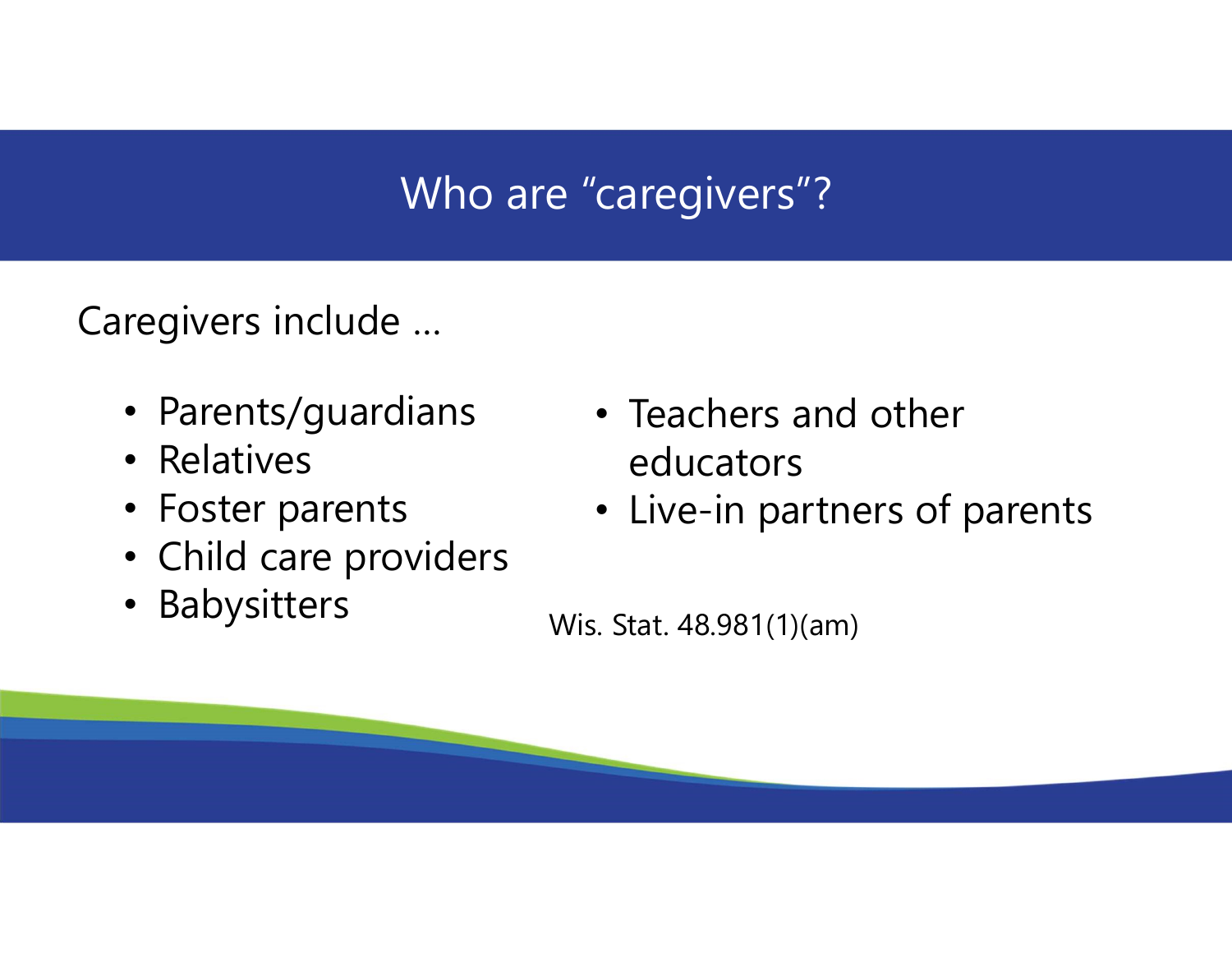#### Prevention at School

- 
- Prevention at School<br>1. Minimize the opportunity<br>2. Learn to recognize and speak up abour<br>arooming behaviors Prevention at School<br>2. Learn to recognize and speak up about<br>2. Learn to recognize and speak up about<br>3. Monitor the internet usage of students grooming behaviors Prevention at School<br>1. Minimize the opportunity<br>2. Learn to recognize and speak up about<br>grooming behaviors<br>3. Monitor the internet usage of students<br>4. Follow a code of conduct<br>5. Teach protective factors curriculum Prevention at School<br>1. Minimize the opportunity<br>2. Learn to recognize and speak up<br>grooming behaviors<br>3. Monitor the internet usage of stu<br>4. Follow a code of conduct<br>5. Teach protective factors curriculu<br>6. Know unsuperv Prevention at School<br>
1. Minimize the opportunity<br>
2. Learn to recognize and speak up about<br>
grooming behaviors<br>
3. Monitor the internet usage of students<br>
4. Follow a code of conduct<br>
5. Teach protective factors curriculu 1. Minimize the opportunity<br>2. Learn to recognize and speak up abo<br>grooming behaviors<br>3. Monitor the internet usage of studen<br>4. Follow a code of conduct<br>5. Teach protective factors curriculum<br>6. Know unsupervised location 1. Minimize the opportunity<br>
2. Learn to recognize and speak<br>
grooming behaviors<br>
3. Monitor the internet usage o<br>
4. Follow a code of conduct<br>
5. Teach protective factors curri<br>
6. Know unsupervised locations<br>
7. React re
- 
- 
- 
- 
-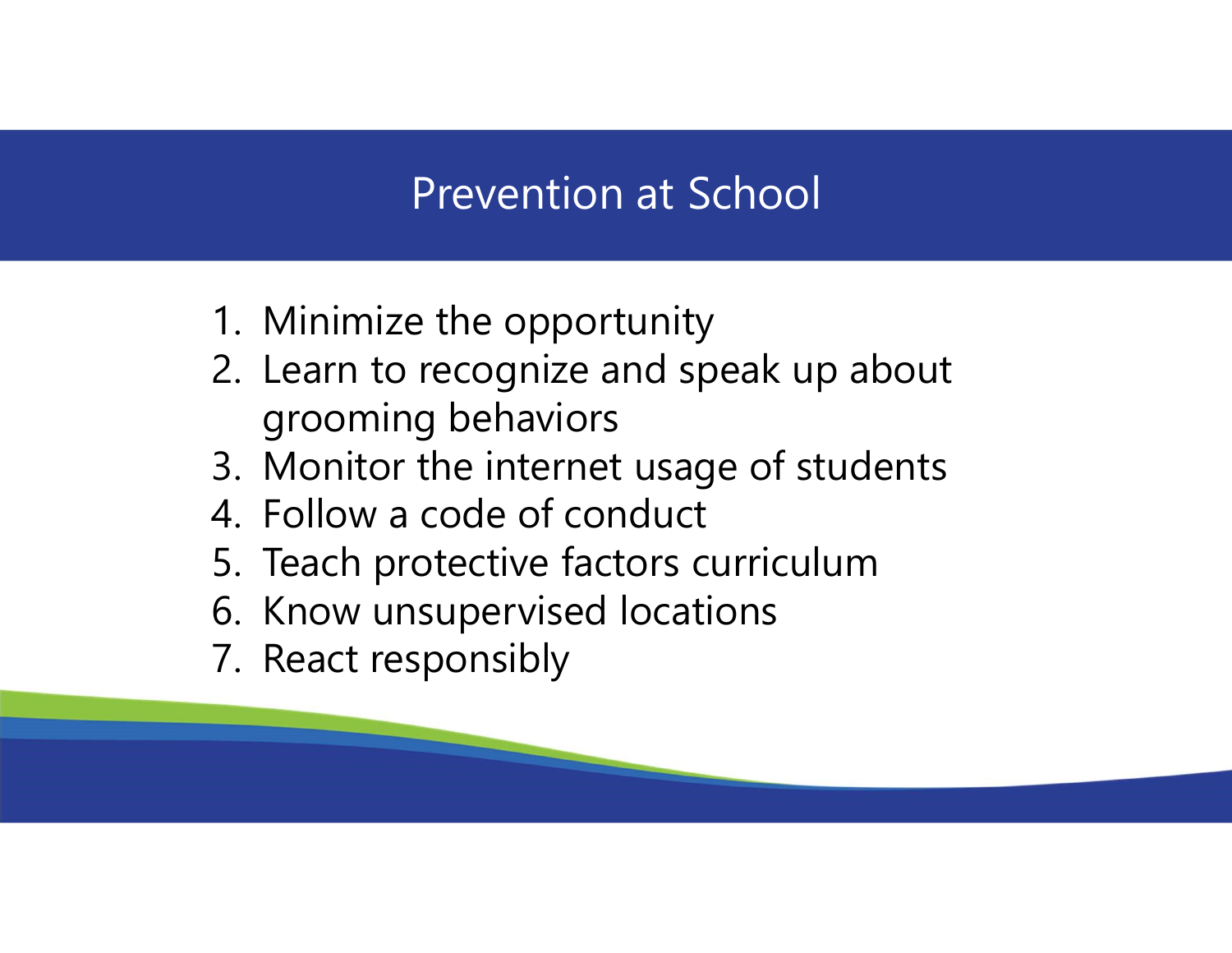# What is Neglect?

- Failure, refusal, or inability of a parent or other caregiver, for reasons other than poverty, to provide for the basic needs of a child to the point that it seriously endangers a child's physical health
- Can be related to inadequate food, clothing, shelter, medical or dental care, or supervision

Wis. Stat. 48.02(12g)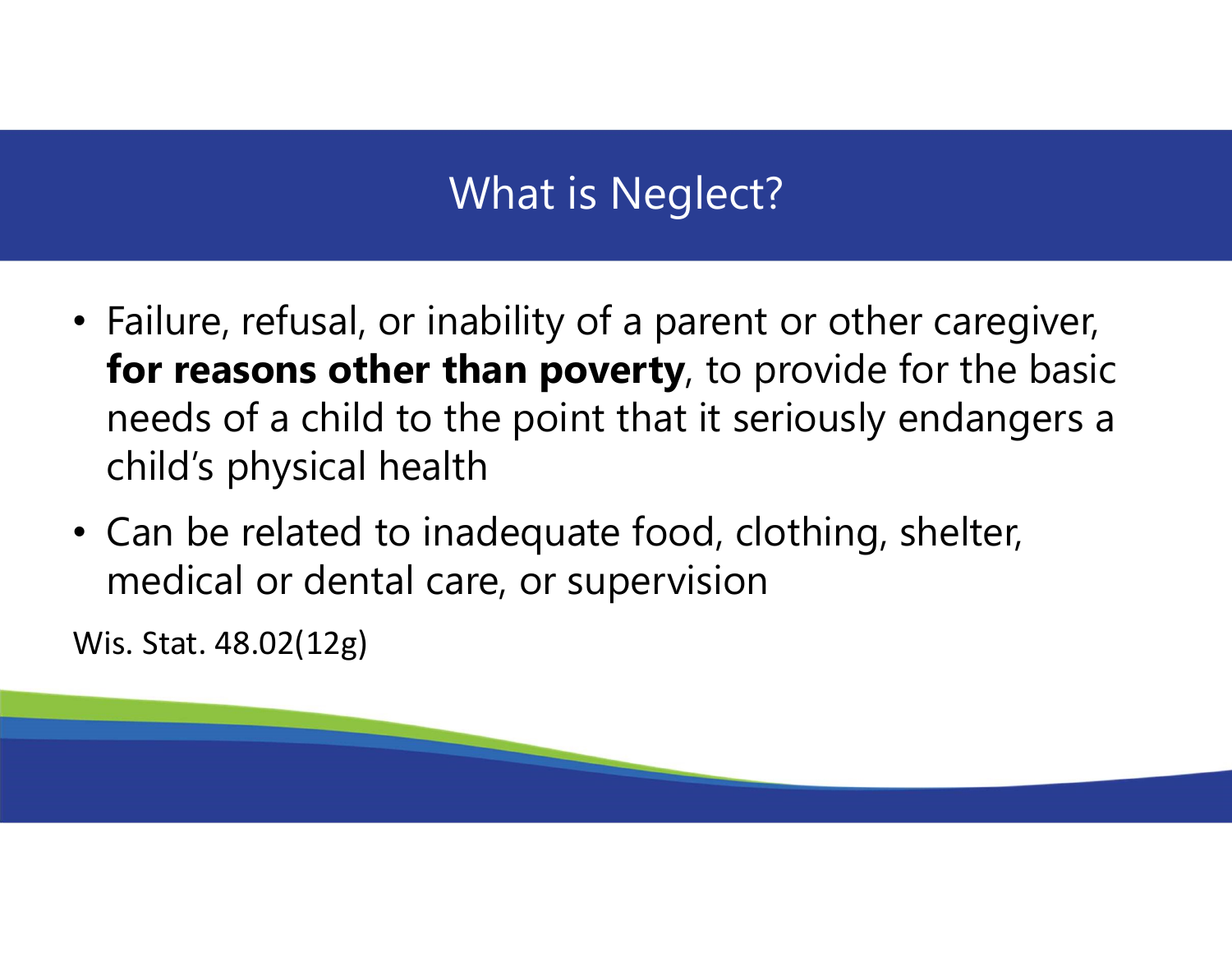# Signs of Neglect

Regular or frequent …

- Poor hygiene, body odor
- Inappropriate dress for weather
- Lack of needed health care  $\cdot$
- Left alone and unsupervised for long periods
- Arrives early and stays late
- Habitual absences
- Listlessness or fatigue
- Hunger
- Failure to thrive, malnutrition
- Extreme willingness to please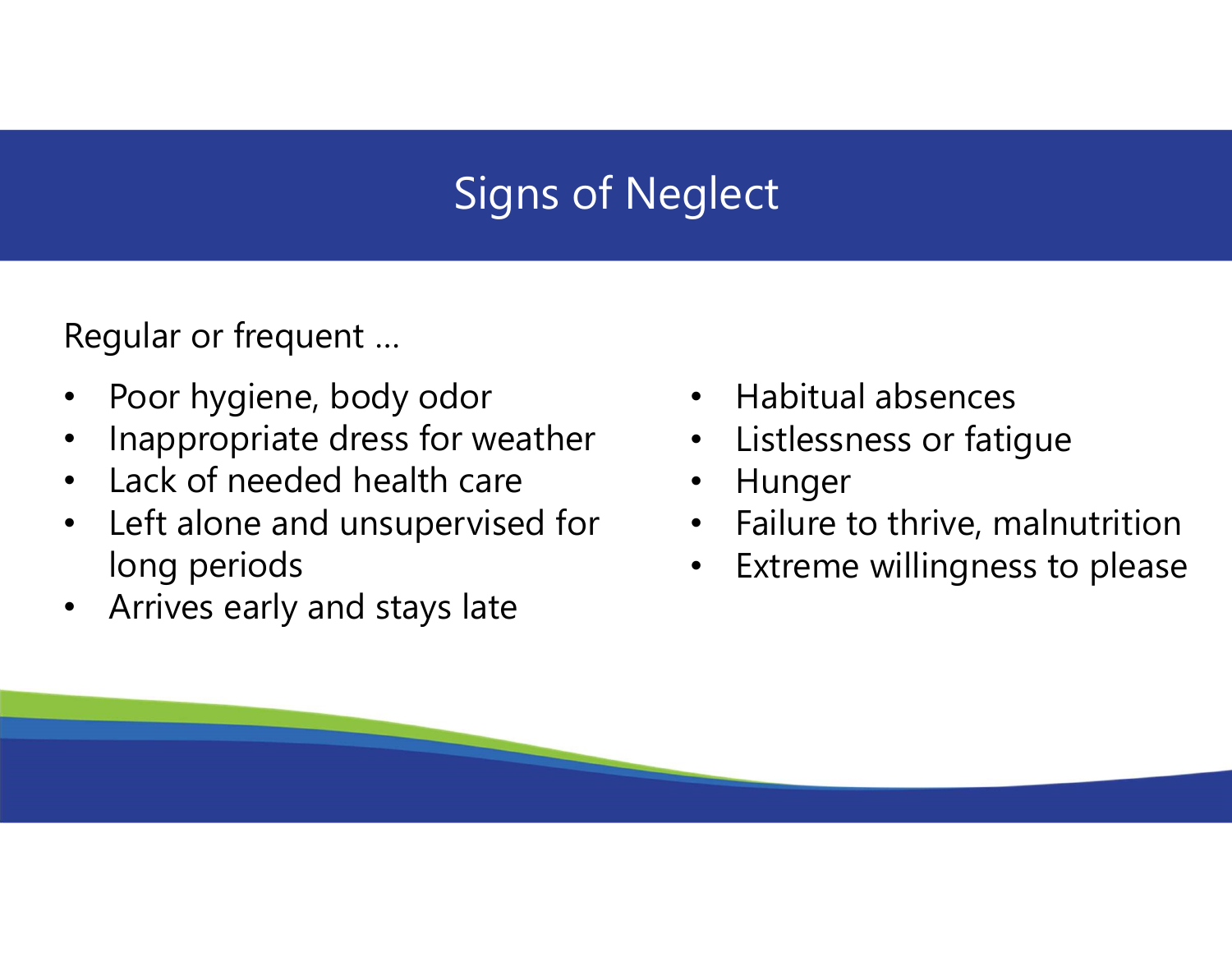# Using the Signs of Neglect

- Use signs of neglect and these questions to help determine if a report needs to be made
	- $\checkmark$  How many signs do you see?
	- $\checkmark$  Are the signs regular or frequent?
- Student's physical health must be seriously endangered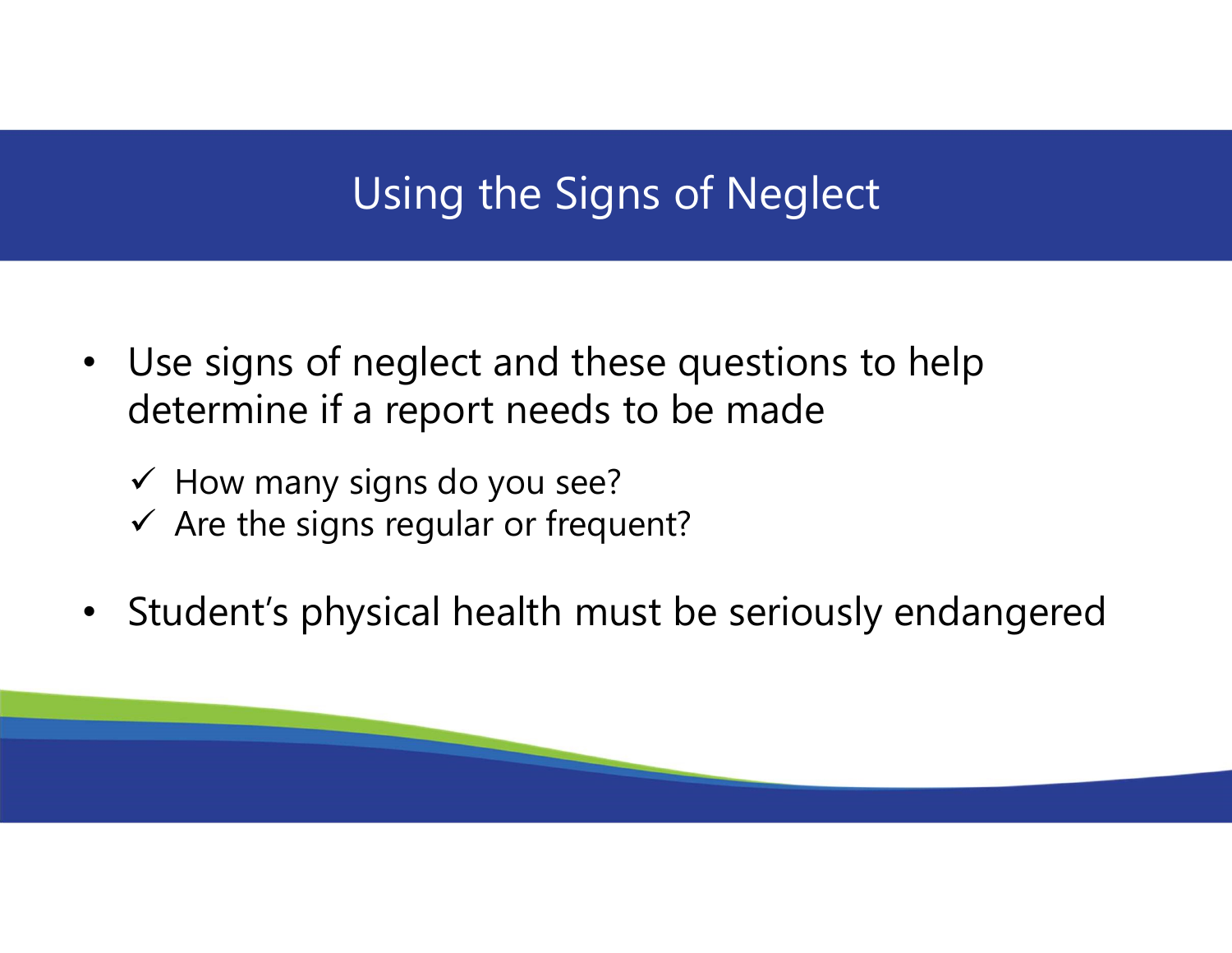#### Learning Check

Scenario: You meet privately with a 7-year-old student and tell her that you have noticed that she frequently falls asleep in class. She responds that she watches her 2-yearold brother most evenings and tries to stay up late until her mother comes home from work. You ask if she has any support from someone older in case of an emergency and she responds, "No." Should you make a report? Scenario: You meet privately with a 7-year-ol<br>tell her that you have noticed that she freque<br>asleep in class. She responds that she watche<br>old brother most evenings and tries to stay u<br>mother comes home from work. You ask

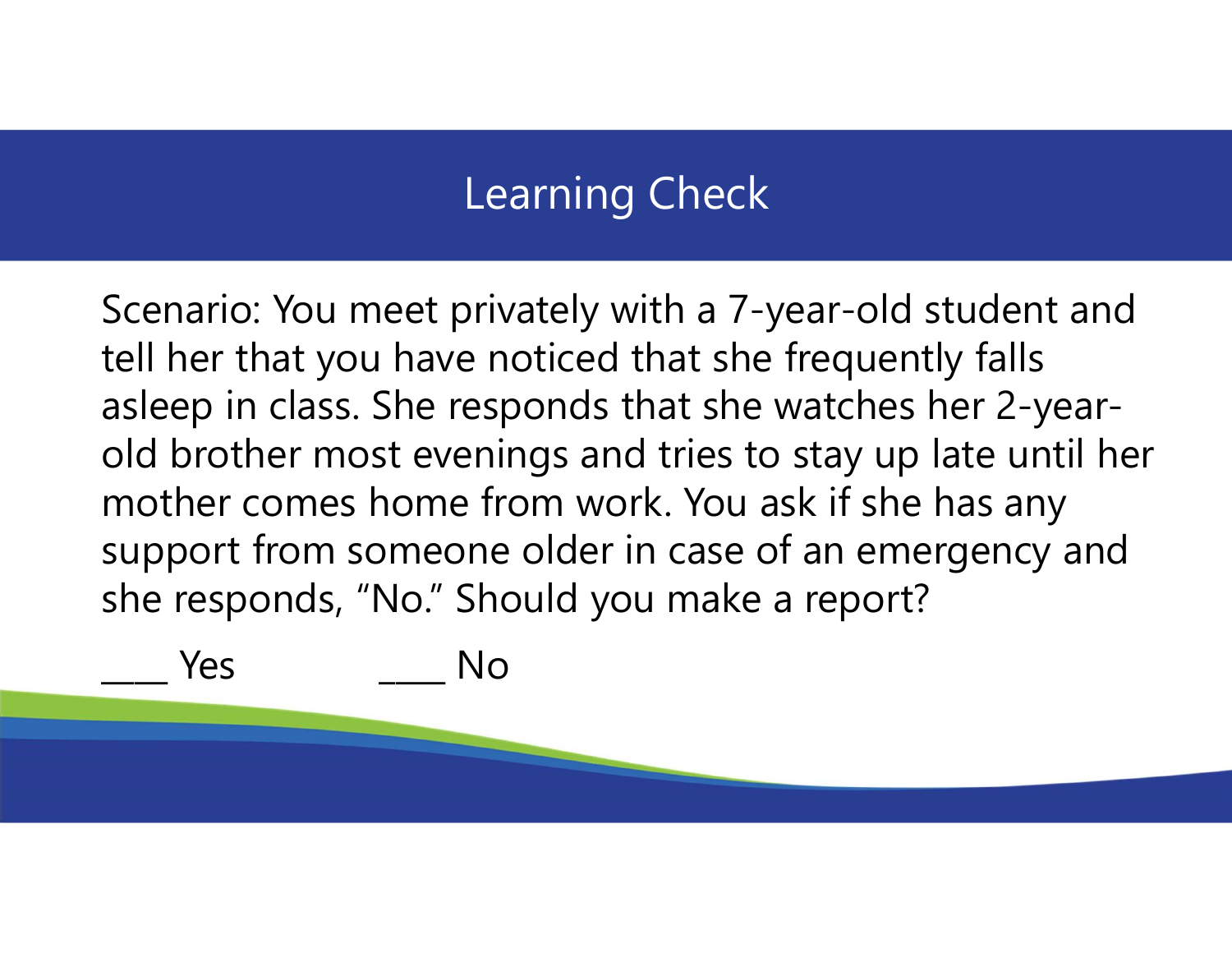# What is Physical Abuse?

- Physical injury inflicted on a child that is not an accident
- Lacerations, fractured bones, burns, internal injuries, severe or frequent bruising, or great bodily harm
	- $\checkmark$  Must be severe enough to meet definition of physical injury to be considered physical abuse

Wis. Stats. 48.02(1)(a), (14g)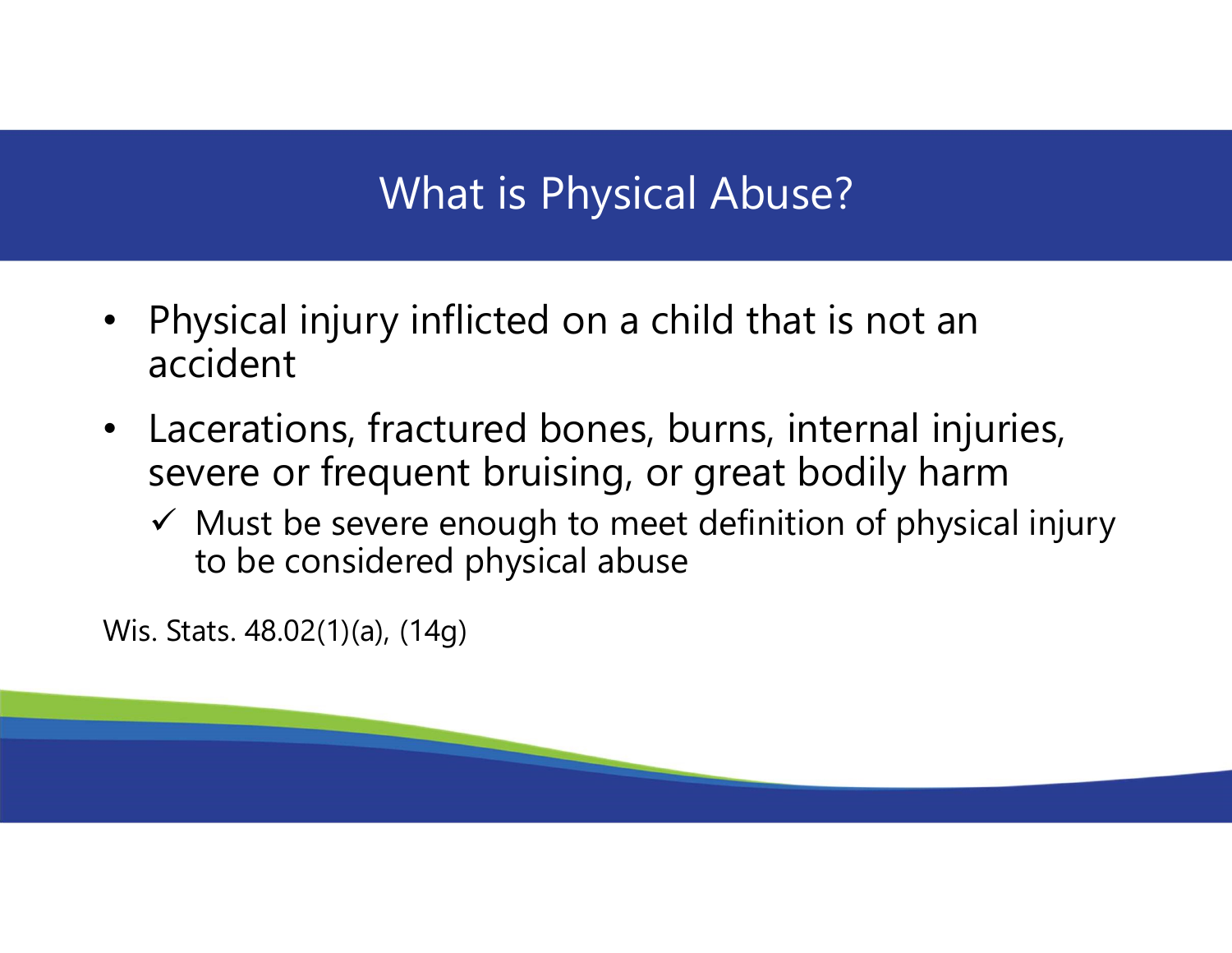#### What is Physical Abuse? (continued)

- Person need not intend to injure child
- Examples of no intent to injure child
	- $\checkmark$  Shaking crying baby out of frustration
	- $\checkmark$  Jerking child by the arm and dislocating elbow
	- $\checkmark$  Corporal punishment that results in bruises or welts

Wis. Stats. 48.02(1)(a), (14g)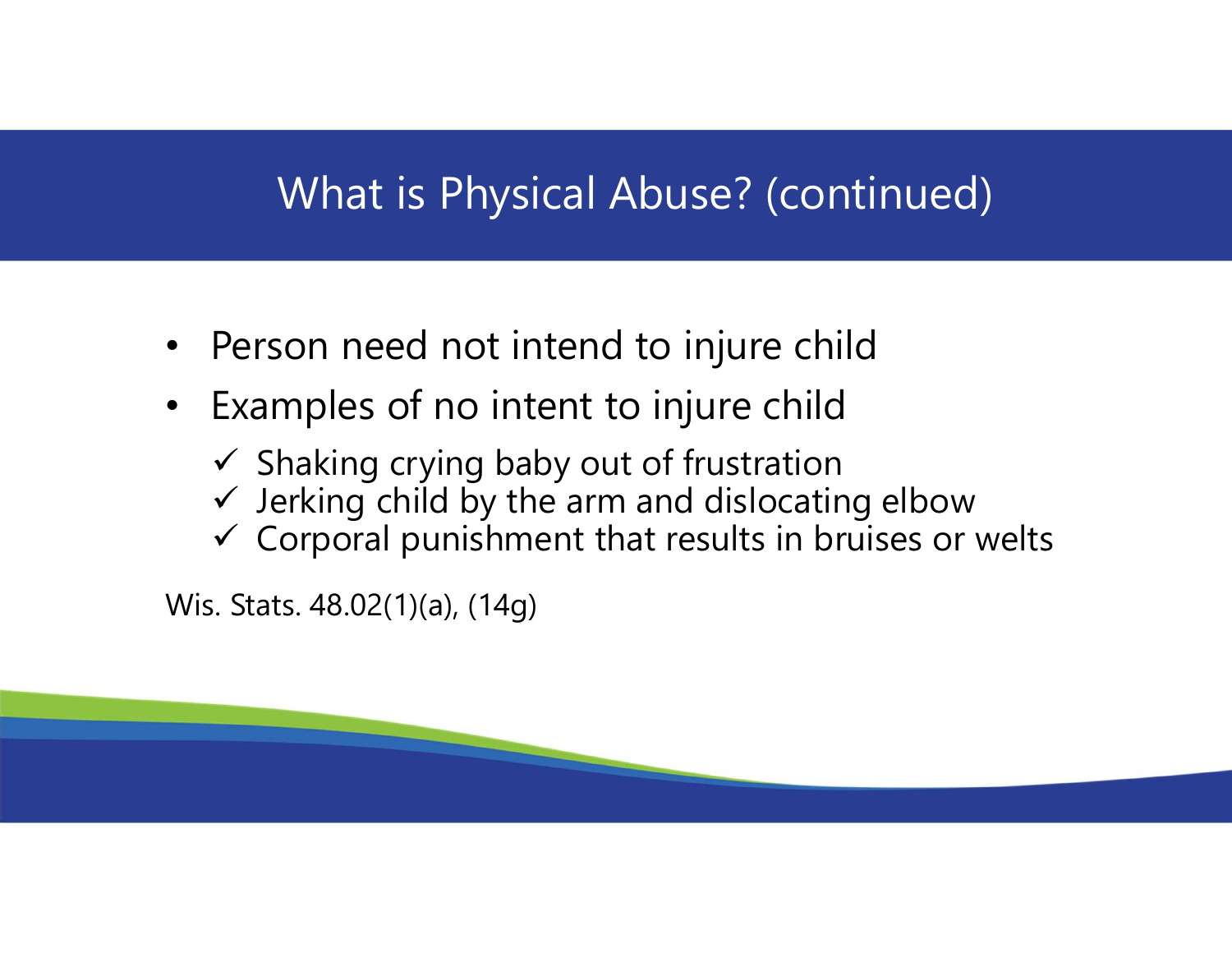# Signs of Physical Abuse

- Children commonly get bruises and bumps on their knees, elbows, and forearms from play and other activity
- Bruising that is less likely to be from accidents
	- $\checkmark$  Around cheeks, abdomen, thighs, neck, back, or midway between wrist and elbow
	- $\checkmark$  Different colors
	- $\checkmark$  On multiple parts of the body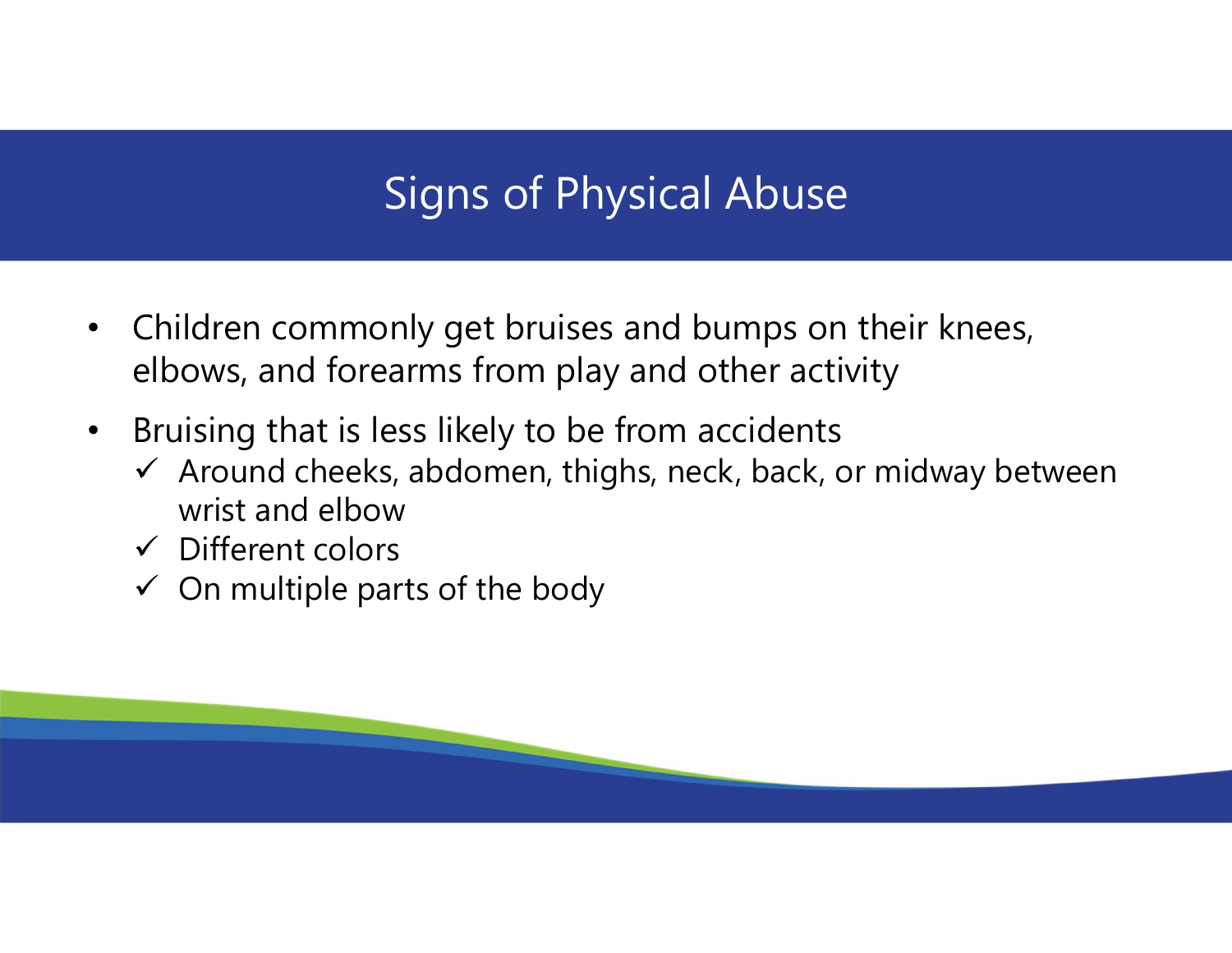# Signs of Physical Abuse (continued)

- Marks in shape of object
- Unexplained burns
- Delay in seeking medical help
- Extremes in behavior
- Afraid to go home
- Frightened of parents or other adults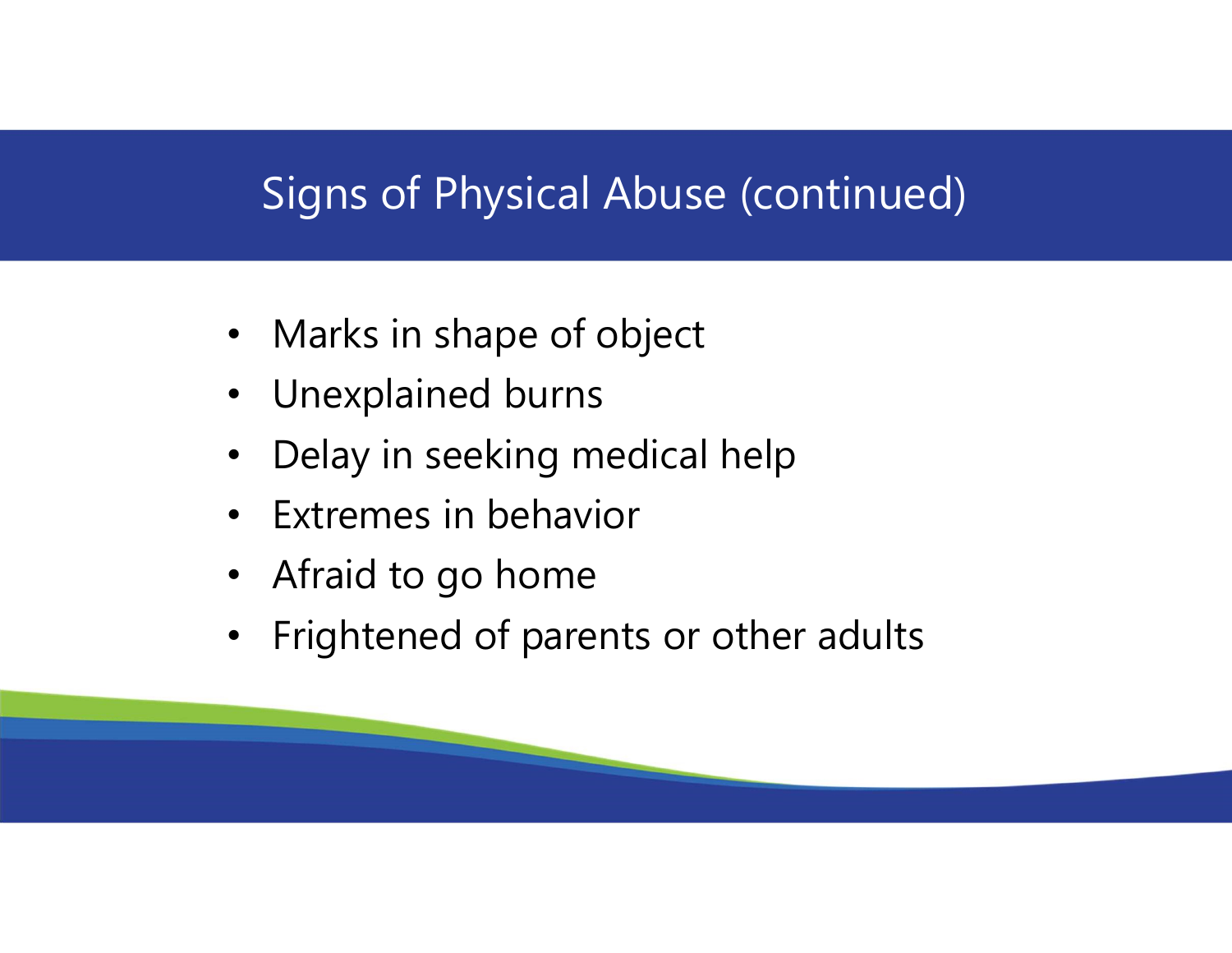## Using the Signs of Physical Abuse

Use signs of physical abuse and these questions to help determine if a report needs to be made

- Does the explanation for the injury make sense to you?
- Is student evasive about how the injury occurred?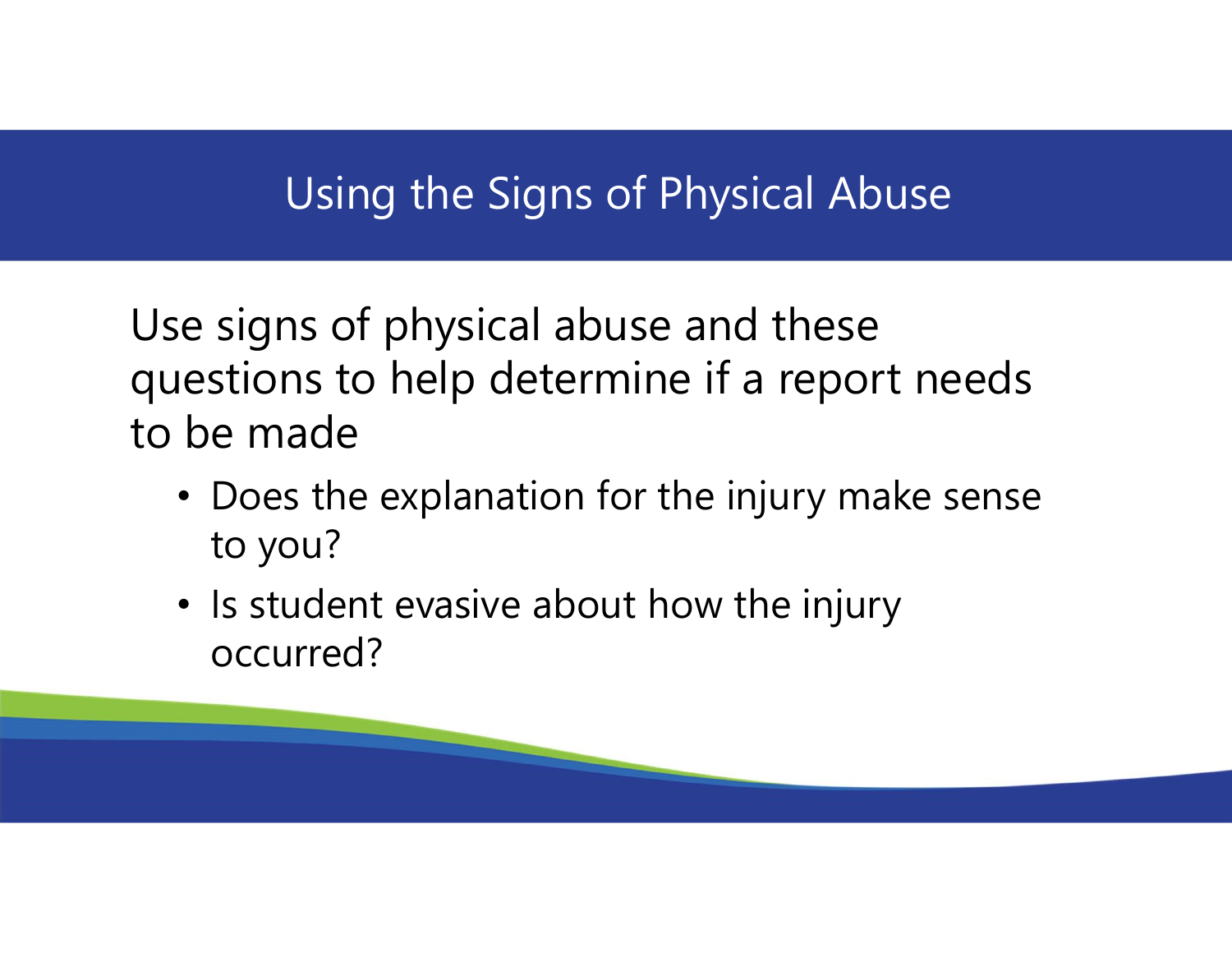## Learning Check

Scenario: You notice that a child in your class keeps adjusting how he sits in his chair and grimaces in pain as he moves. When you ask what is wrong, he responds he was punished again and it really hurts to sit on the chair. Should you make a report? Scenario: You notice that a child in<br>adjusting how he sits in his chair ar<br>as he moves. When you ask what is<br>responds he was punished again ar<br>sit on the chair. Should you make a<br><u>sit on the chair.</u> Should you make a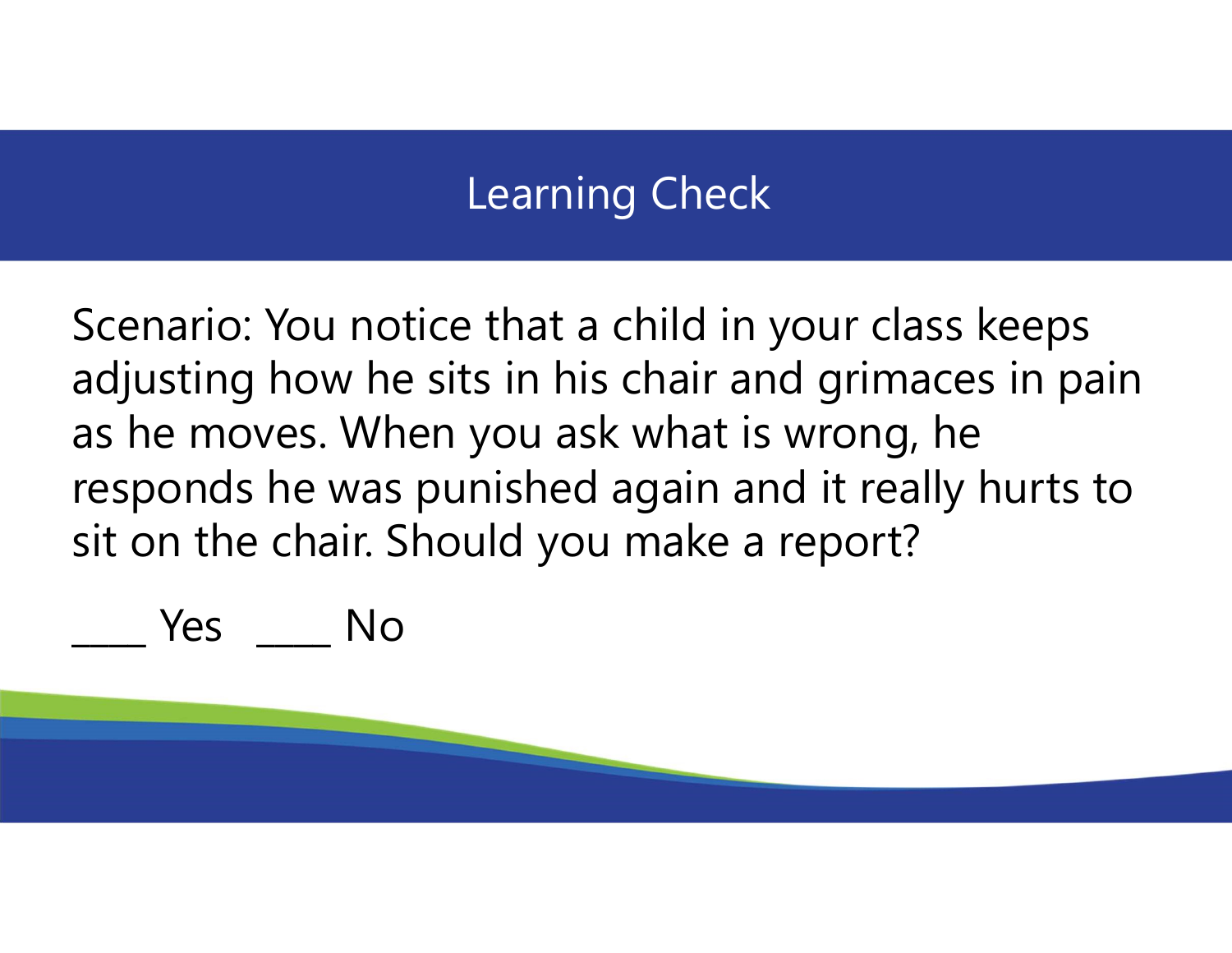## What is Emotional Damage?

- Harm to a child's psychological or intellectual functioning
- Observed in ...
	- $\checkmark$  Anxiety, depression, withdrawal, or aggressive behavior
		- $\triangleright$  (any one or more of these exhibited to a severe degree), or
	- $\checkmark$  Substantial change in the child's behavior, emotional response, or thinking that is not normal for the child's age or development

Wis. Stats. 48.02(1)(gm), (5j)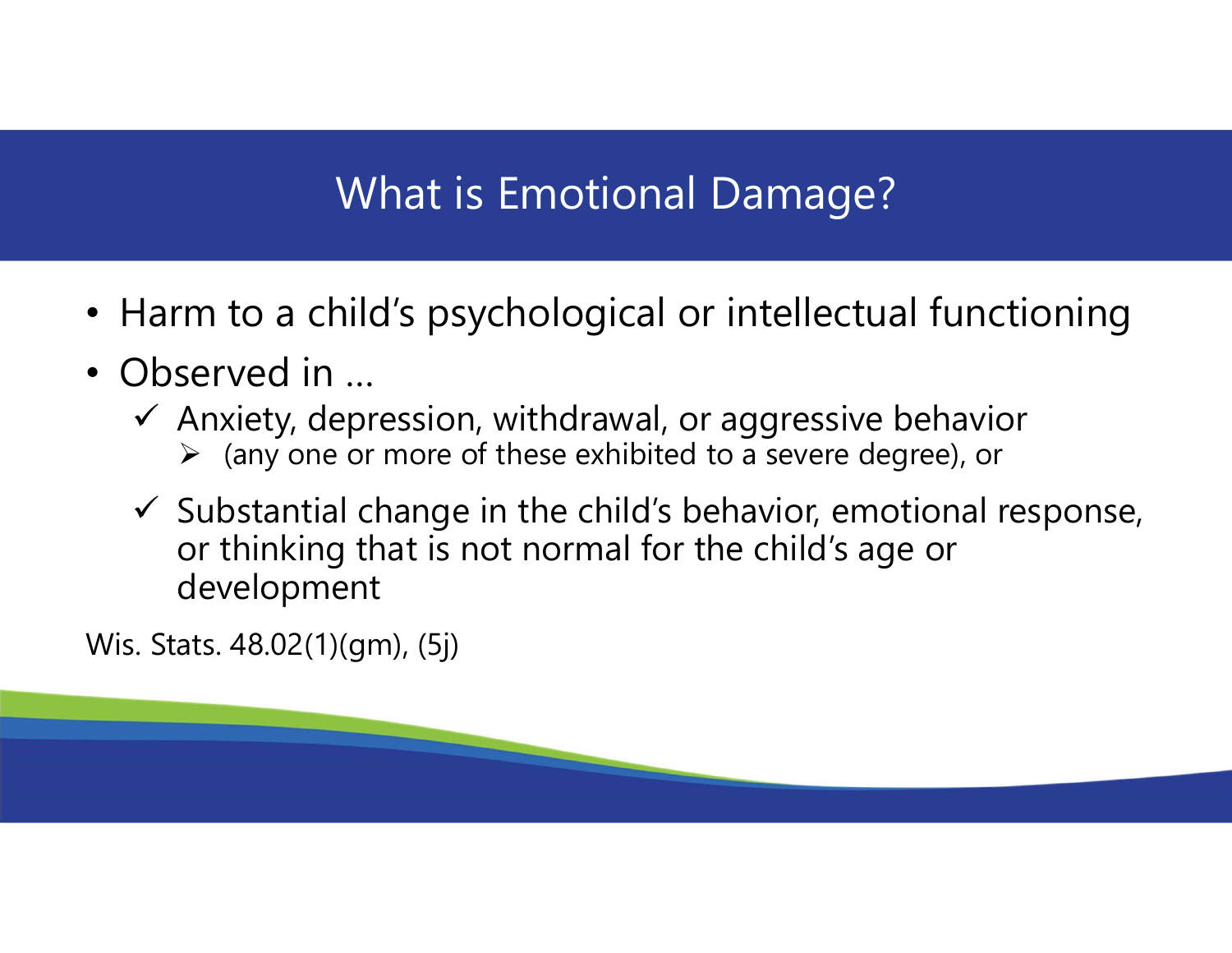#### Emotional Damage

Educators are to report if …

- See signs of emotional damage, AND
- Parent has not obtained treatment for the child or taken other steps to improve the child's symptoms

Wis. Stat. 48.02(1)(gm), (5)(j)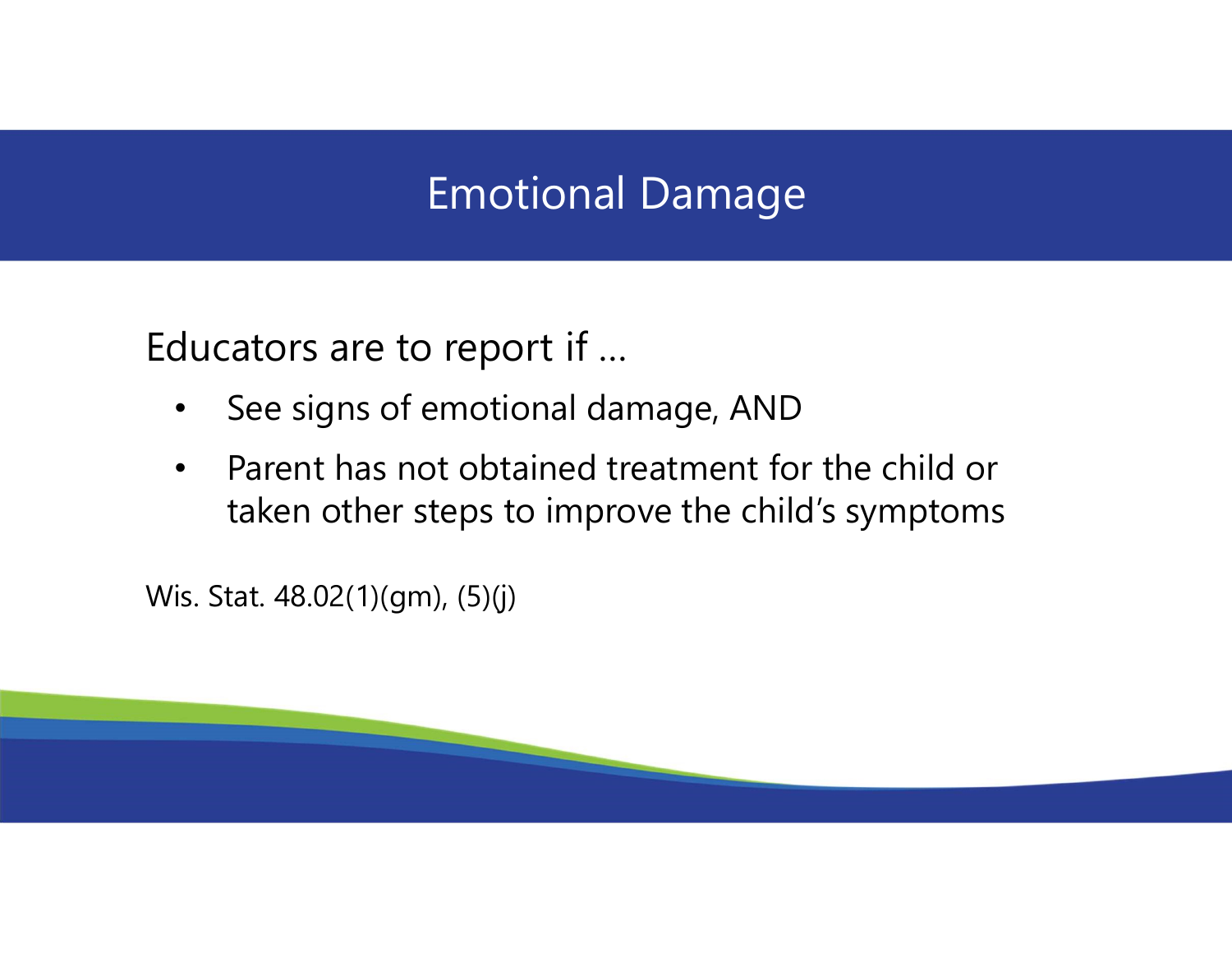#### Signs of Possible Emotional Damage

- Low self-esteem
- Self-denigration
- Severe depression
- Unusual level of aggression
- Severe anxiety
- Extreme withdrawal
- Failure to learn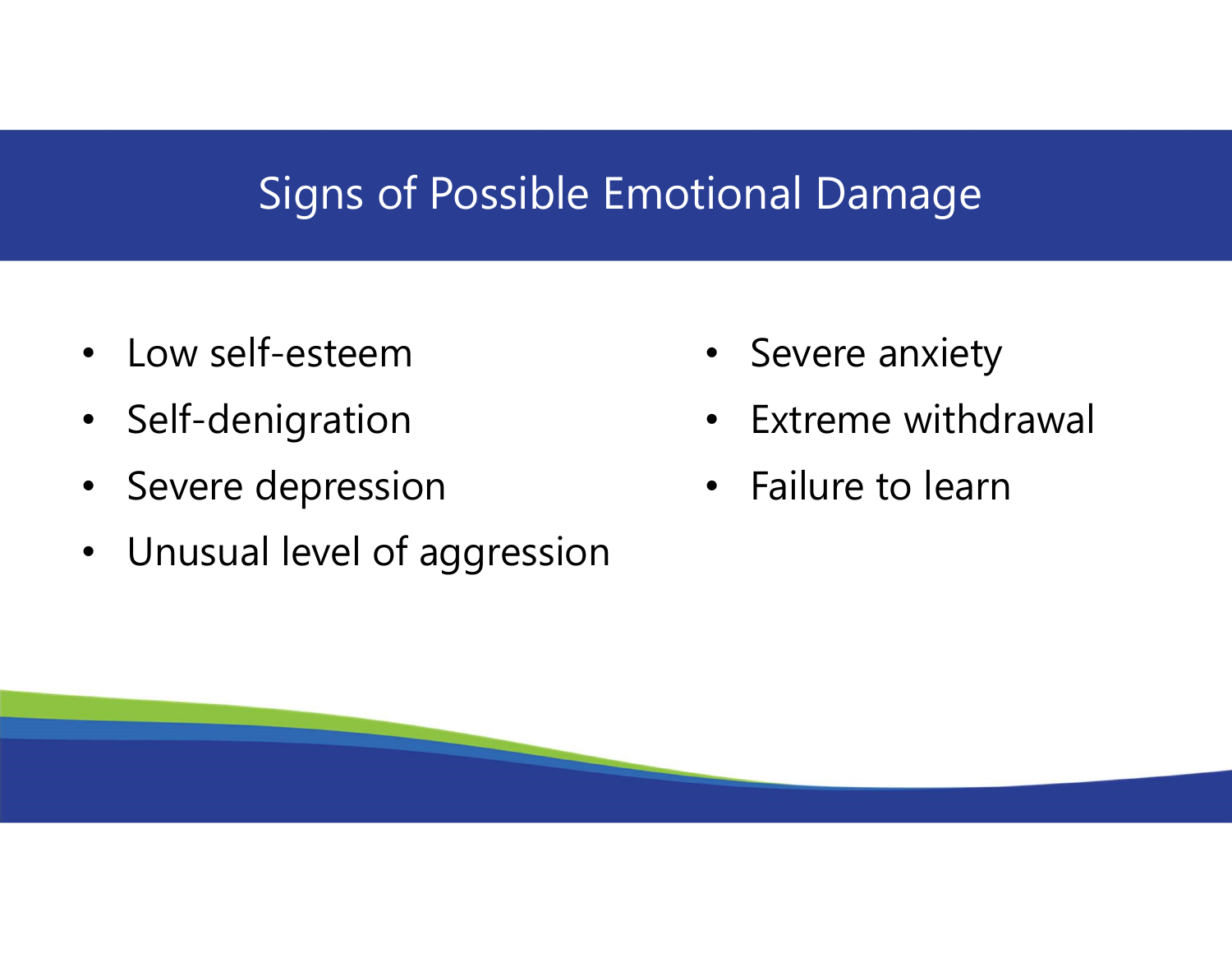# Signs of Possible Emotional Damage (continued)

#### Self-destructive or delinquent behavior

- Abusing alcohol or drugs
- Eating disorder
- Suicidal talk, ideation, or attempts
- Non-Suicidal Self-Injury (NSSI)

\*any of these behaviors alone would not warrant a report, unless a parent fails to obtain treatment for the child or fails to try in some other way to improve child's symptoms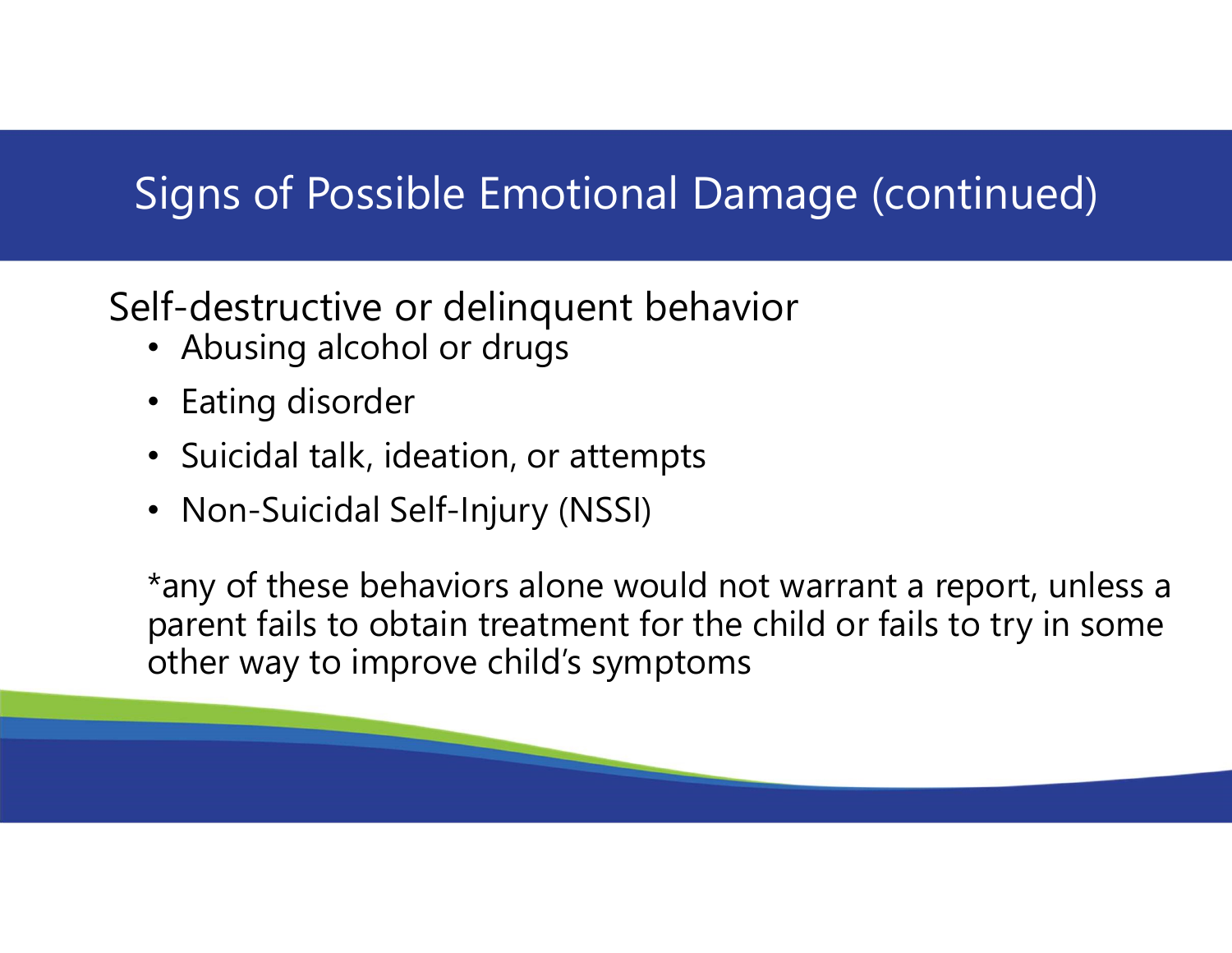#### Using the Signs of Emotional Damage

Use signs of emotional damage and these questions to help determine if a report needs to be made

- Does student demonstrate anxiety, depression, withdrawal or aggressive behavior to a severe degree?
- Has parent obtained treatment for child or tried some other way to improve child's symptoms?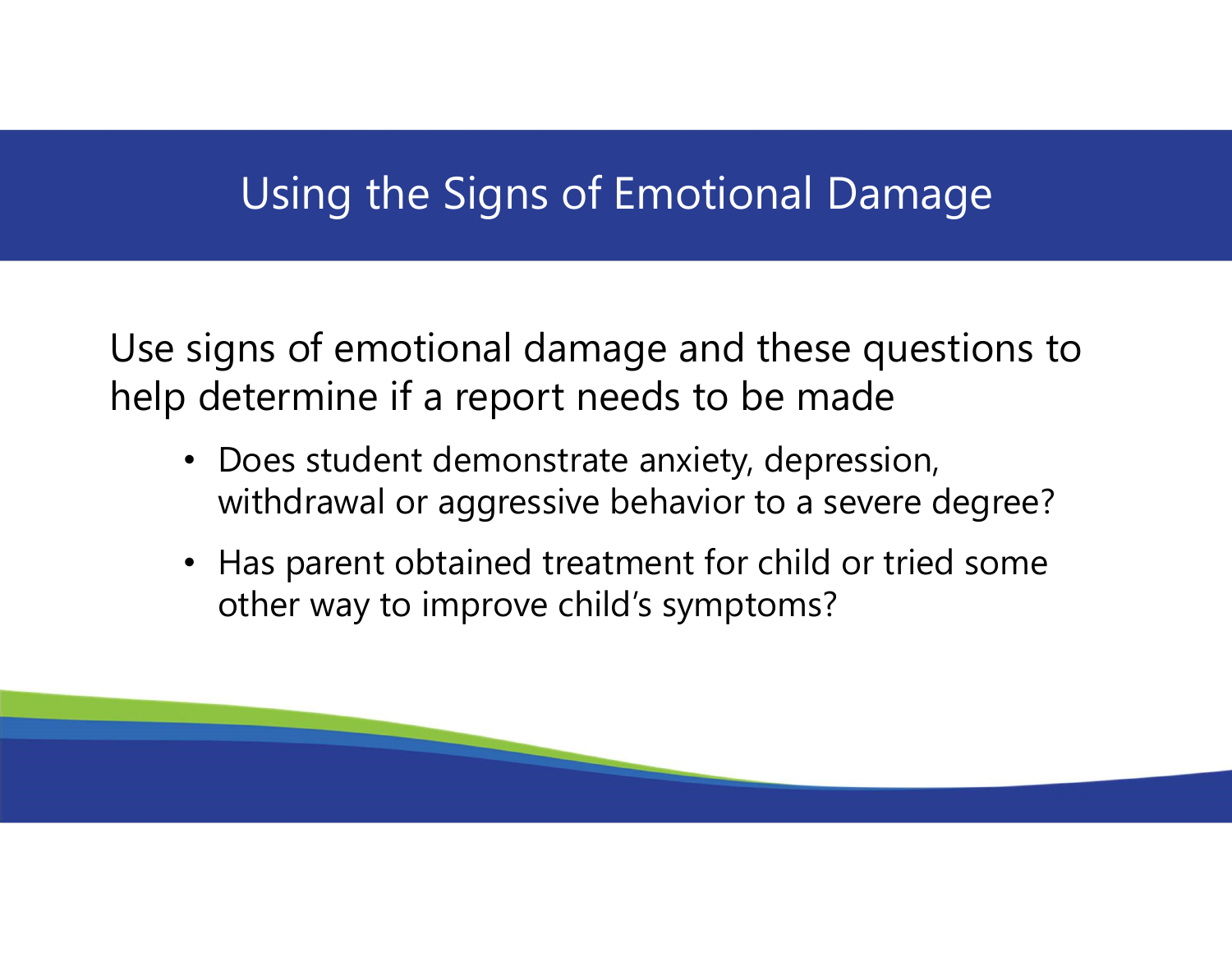## Learning Check

Scenario: A student has attempted to take her own life by taking an overdose of sleeping pills. The parents believe she is just "a drama queen" who is seeking attention. They refuse to seek out any kind of professional therapy or medical attention, because they believe it will simply feed into her desire for attention. Should you make a report? Scenario: A student has attempted to take he<br>taking an overdose of sleeping pills. The pare<br>is just "a drama queen" who is seeking attent<br>to seek out any kind of professional therapy<br>attention, because they believe it will

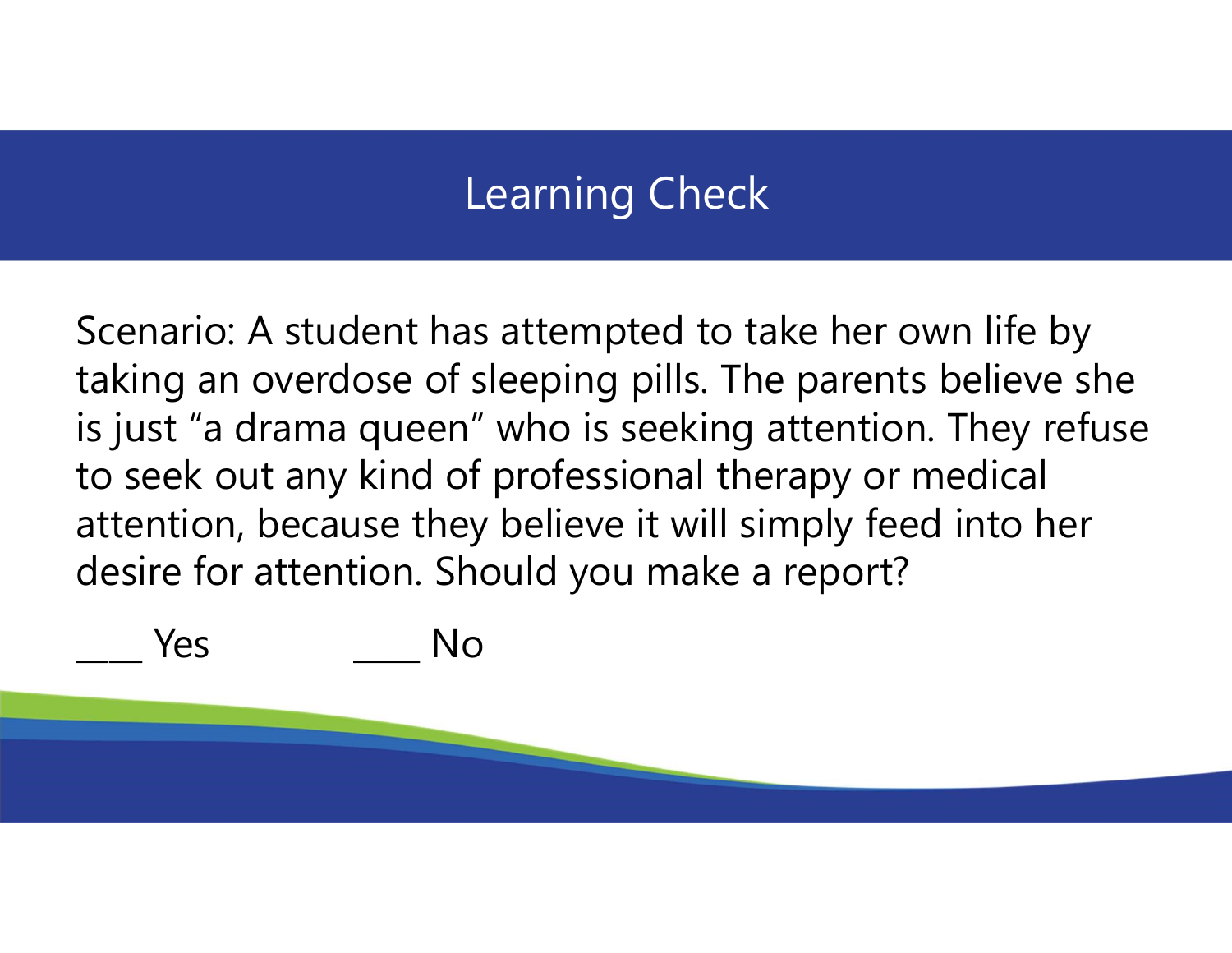## What is Sexual Abuse?

Inappropriate sexual behavior or conduct with a child, including any inappropriate sexual touching

- Fondling or exposing genitals
- Sexual contact or Intercourse by threat or force
- Sexual exploitation
- Exposure to pornography
- Having a child view or listen to sexual activity
- Allowing, encouraging, soliciting, recruiting, or transporting a child to engage in prostitution (or attempting any of these acts)

Wis. Stat. §§ 48.02(1)(b), (c), (cm), (d), (e), (f)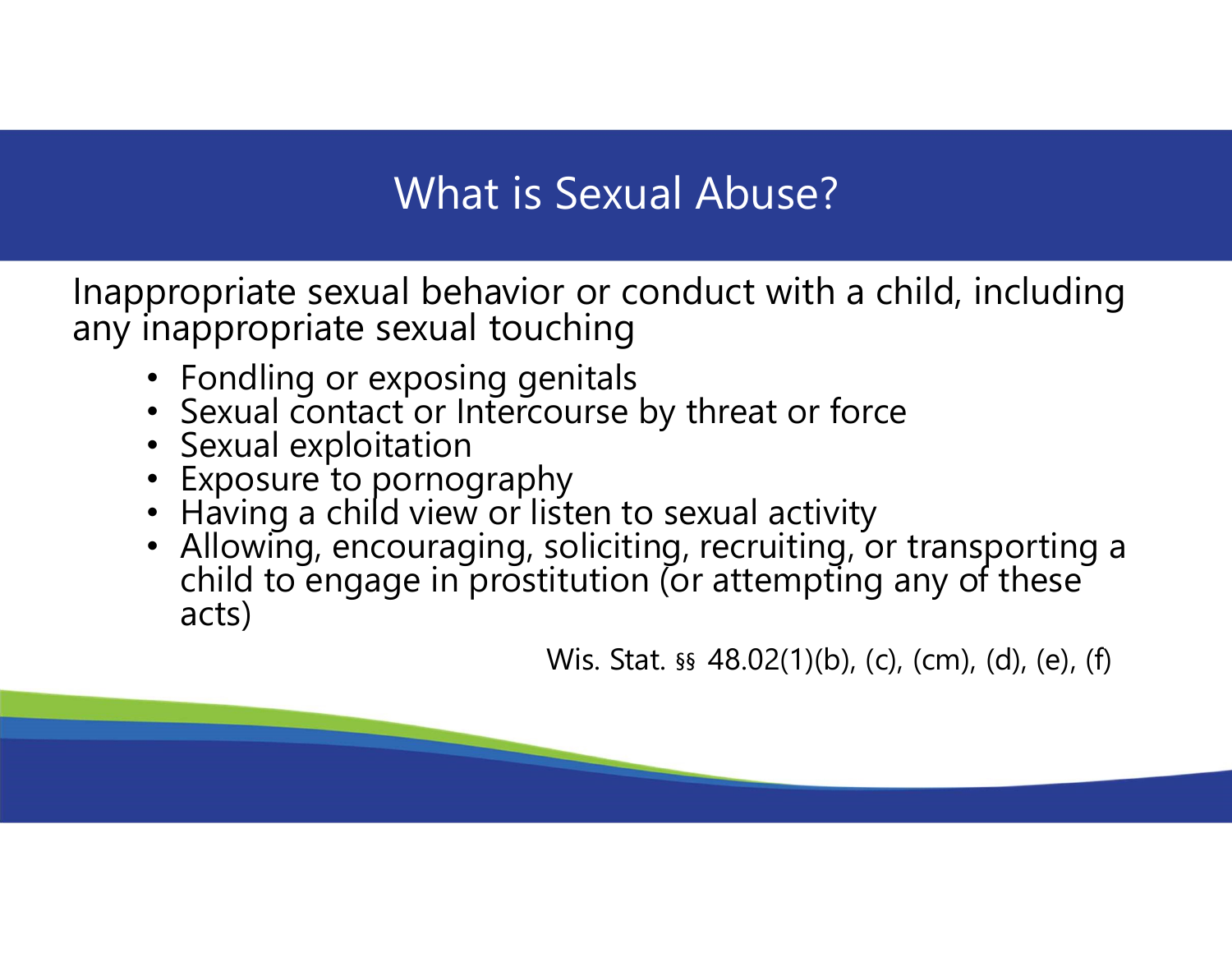#### What is Sexual Abuse? (continued)

Even if a child or youth consents, it is considered abuse when an individual of any age has sexual contact or intercourse:

- with a child under the age of 16 years
- with a child/youth by the child's foster parent, out-of-home care provider, or worker or volunteer in facility in which the child is placed
- with a child/youth who receives direct care or treatment services from certain organizations or facilities (child welfare agency, shelter care, child care center, etc.), by an employee, licensee, or non-client resident of the organization or facility Examples of 16 years, it is considered abuse when an<br>is sexual contact or intercourse:<br>e of 16 years<br>thild's foster parent, out-of-home care provider, or work<br>hich the child is placed<br>eives direct care or treatment service

Note: Though illegal, mandated reporters are not required to report sexual intercourse of 16-17 year olds, if voluntary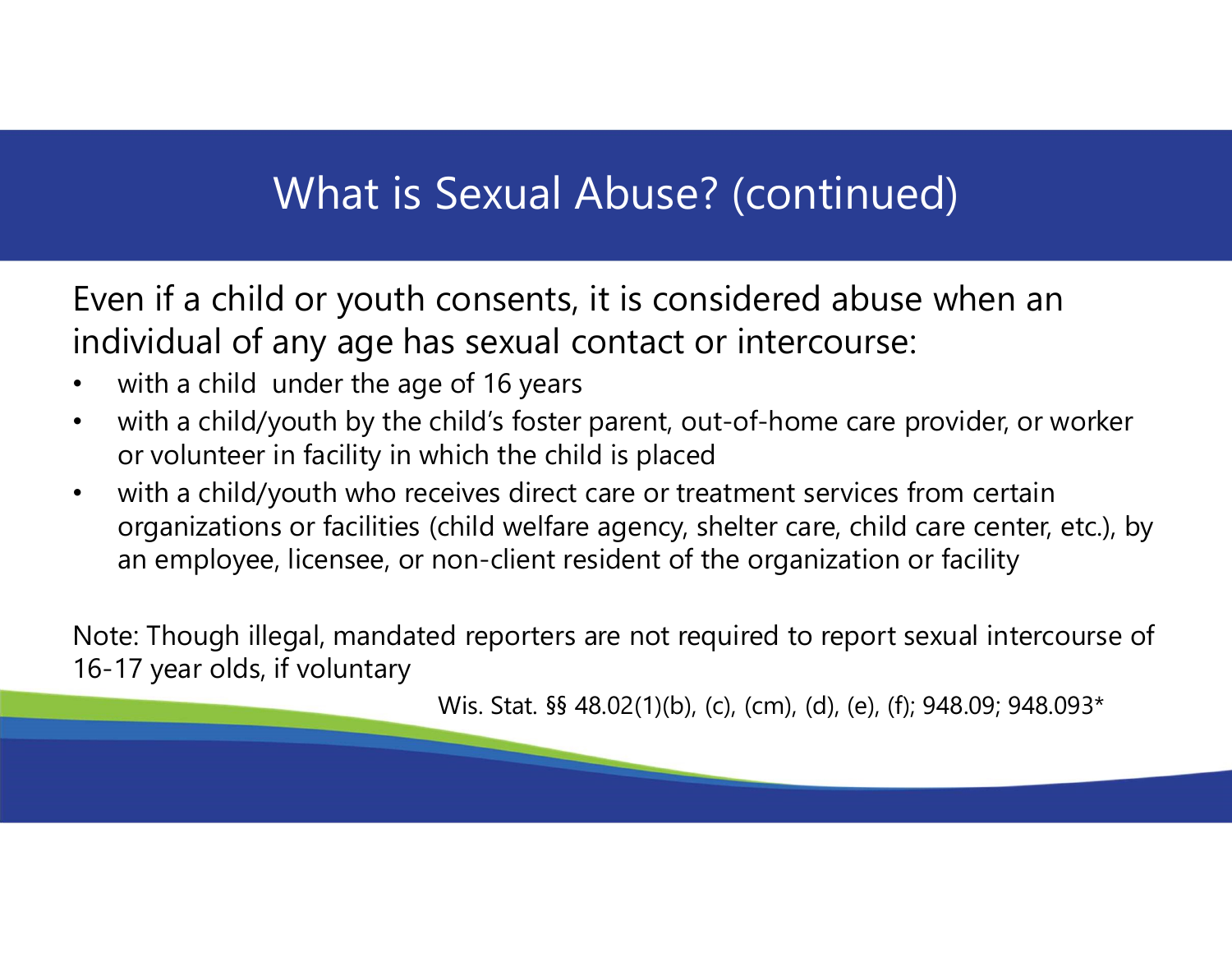## Access to Family Planning

Children and youth are allowed to access confidential health care services without having this information reported.

- A school nurse providing family planning services to a minor is not required to report suspicion of the minor's sexual activity, unless there are specific concerns as outlined in law
- School staff who learn that a student has accessed or is accessing family planning services are also not required to report this information

Wis. Stat. 48.981(2m) and Wisconsin Attorney General Opinion 72 Atty. Gen. 93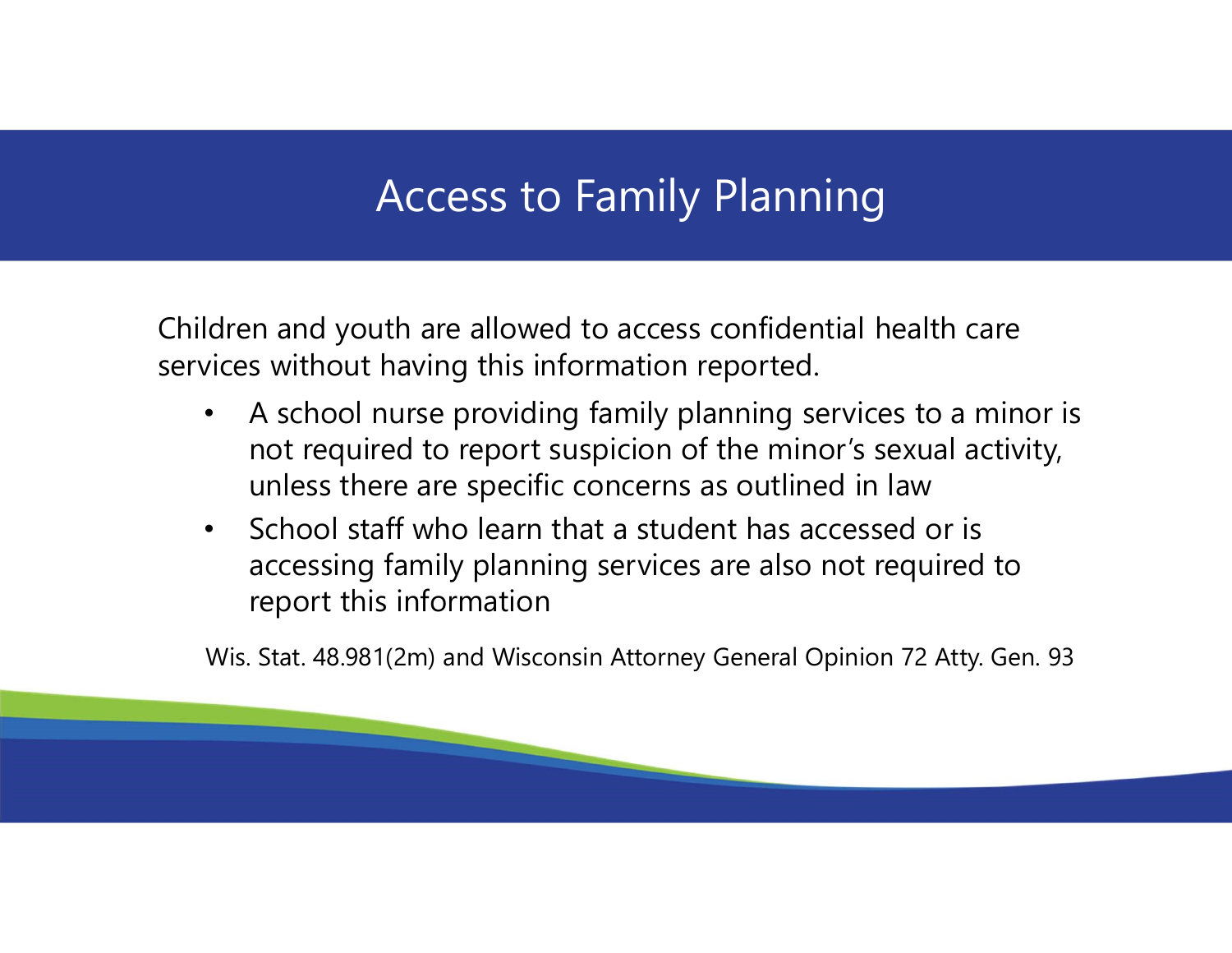#### Sexually Active Adolescents (continued)

- Complex topic addressed
	- $\checkmark$  DPI on-line module Mandatory Reporting of Child Abuse and Neglect
- Sexually Active Adolescents (complex topic addressed<br>PPI on-line module Mandatory Reporting of<br>The Supplemental Information<br>PPI publication Reporting Requirements for Stadolescents (Updated 2018)  $\checkmark$  DPI publication Reporting Requirements for Sexually Active Adolescents (Updated 2018)
- Both of these resources can be found at http://dpi.wi.gov/sspw/pupil-services/school-socialwork/contents/child-abuse/child-abuse-and-neglect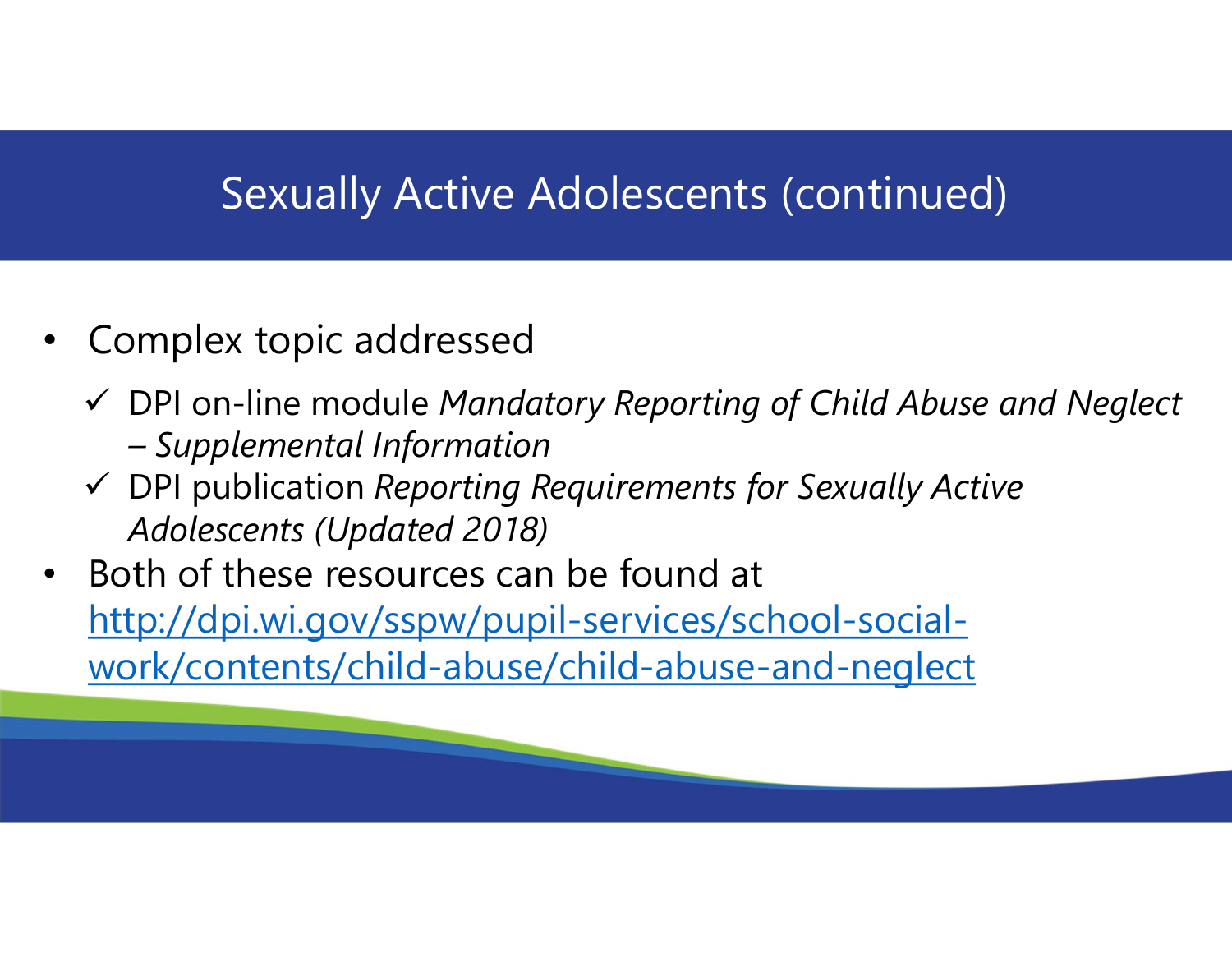#### Signs of Possible Sexual Abuse

- Extreme secrecy, compliance, or withdrawal
- Unusual fear of people from one gender or with specific characteristics
- Very seductive behavior or unusual interest in or knowledge of sex
- Refusal to take part in gym or other activity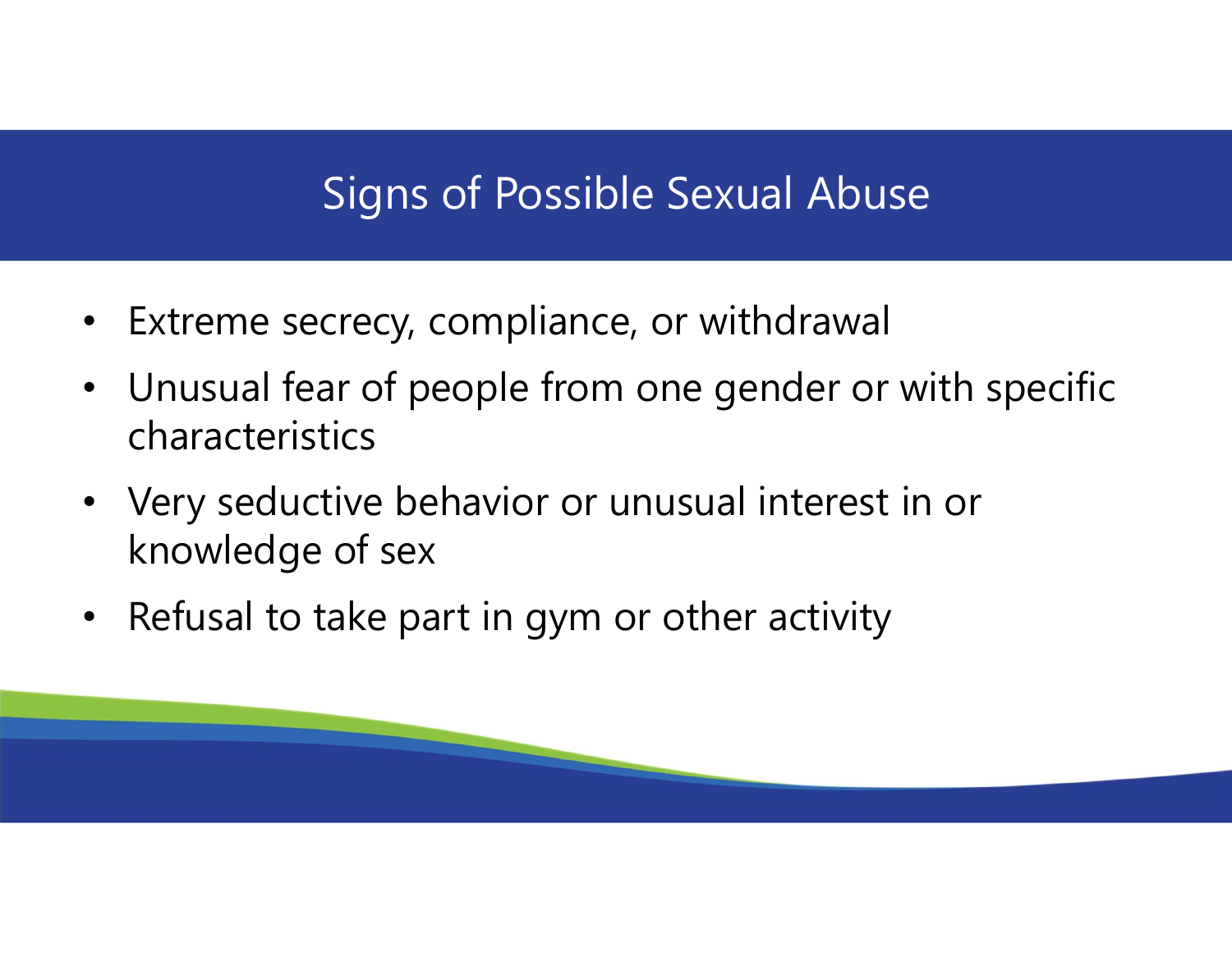## Signs of Possible Sexual Abuse (continued)

- Sexual play with peers beyond curiosity
- Physical symptoms
	- $\checkmark$  Injury related to sexual activity
	- $\checkmark$  Sexually transmitted infection
- Poor peer relationships
- Drastic change in school performance

Note: Sexual curiosity and behaviors that are developmentally normal for preadolescent children are not sexual abuse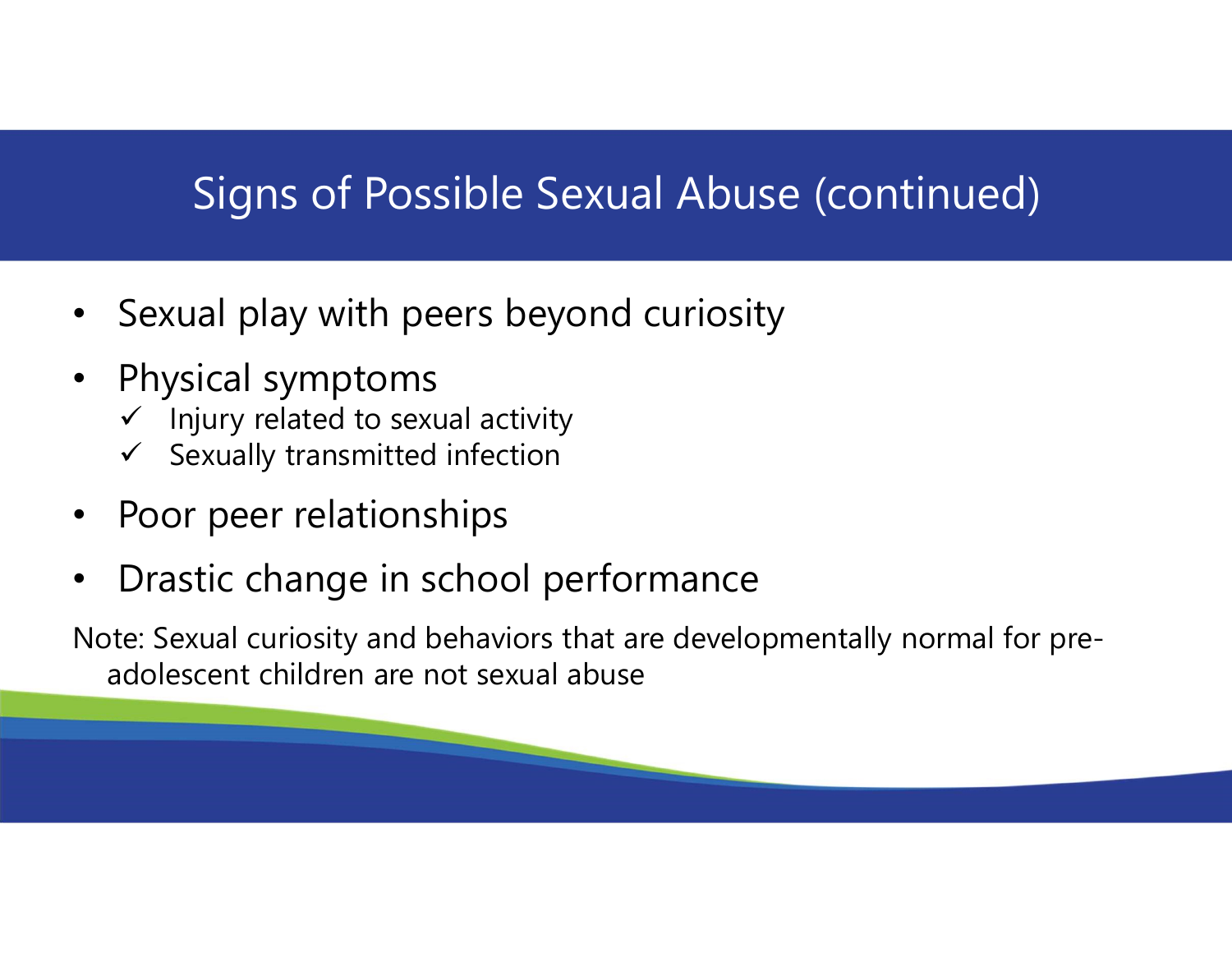#### What is Child Sex Trafficking?

- When any individual knowingly does or attempts to do any of the following: recruits, entices, provides, obtains, or harbors any child for the purpose of commercial sex What is Child Sex Trafficking?<br>When any individual knowingly does or attempts to do<br>any of the following: recruits, entices, provides, obtains,<br>or harbors any child for the purpose of commercial sex<br>acts, as defined in Wis When any individual knowingly does or attempts to do<br>any of the following: recruits, entices, provides, obtains,<br>or harbors any child for the purpose of commercial sex<br>acts, as defined in Wis. Stat. § 940.302 (1) (a)<br>When
- When any individual benefits in any manner from a violation of the above if the person knows that the benefits come from an act described above.
- It must be reported, even if the perpetrator is unrelated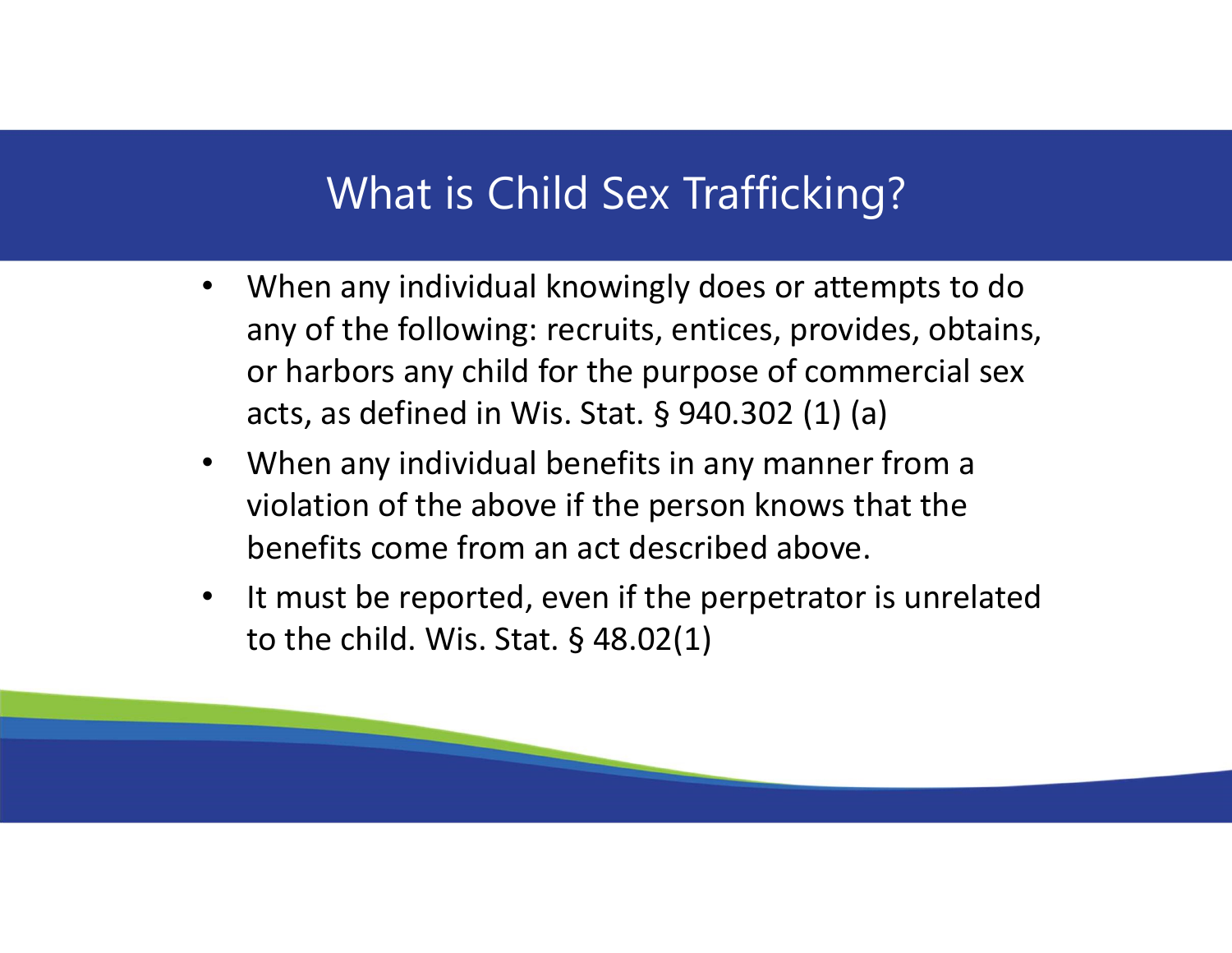## At-Risk Child Sexual Trafficking Indicators

- Unexplained truancy
- History of physical or sexual abuse
- Reports by child that they have multiple sexual partners
- Travel out of the area that is unusual without caregiver permission or knowledge
- Possession of money, electronics, or other material items that are unexplained or unusual for the child
- Having older boy/girlfriend or partner
- Gang affiliation **Indicator Response Guide -**

https://dcf.wisconsin.gov/files/aht/pdf/indi catorguide.pdf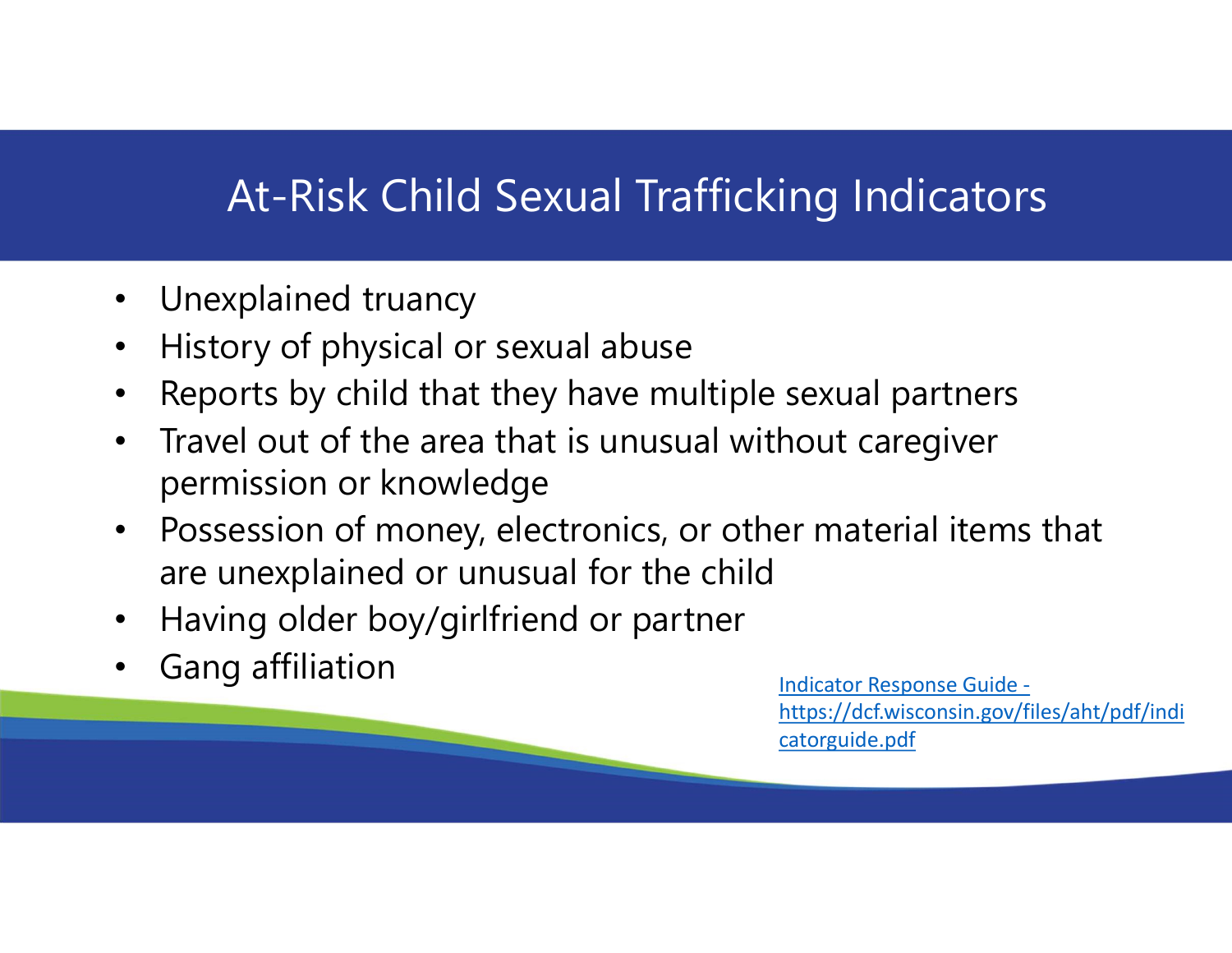## High Risk Sexual Trafficking Indicators

- Three or more at-risk factors (per Indicator Response Guide)
- History of being missing/runaway/kicked out 1 or more times within the last 6 months (especially if caregiver is unsure of whereabouts)
- Confirmed or reported use of hotels for parties or sexual encounters
- Unexplained injuries
- Unusual, unexplained, or out of the ordinary tattoos

Indicator Response Guide https://dcf.wisconsin.gov/files/aht/pdf/indi catorguide.pdf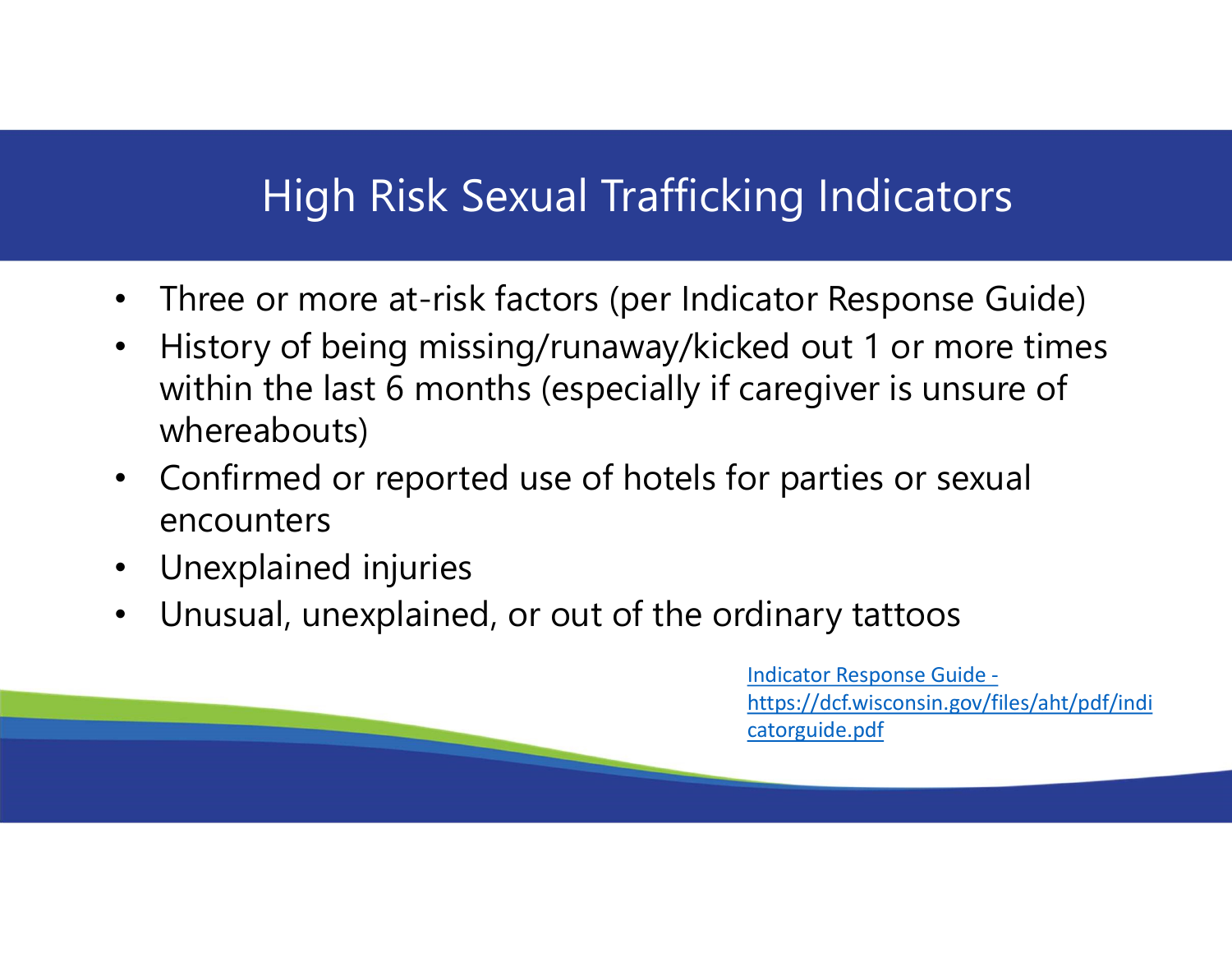## Learning Check

Scenario: A 12-year-old student asks to use the rest room frequently and complains her "privates" itch. Should you make a report? Learning Check<br>Scenario: A 12-year-old student asks to use t<br>room frequently and complains her "privates<br>Should you make a report?<br>No Mo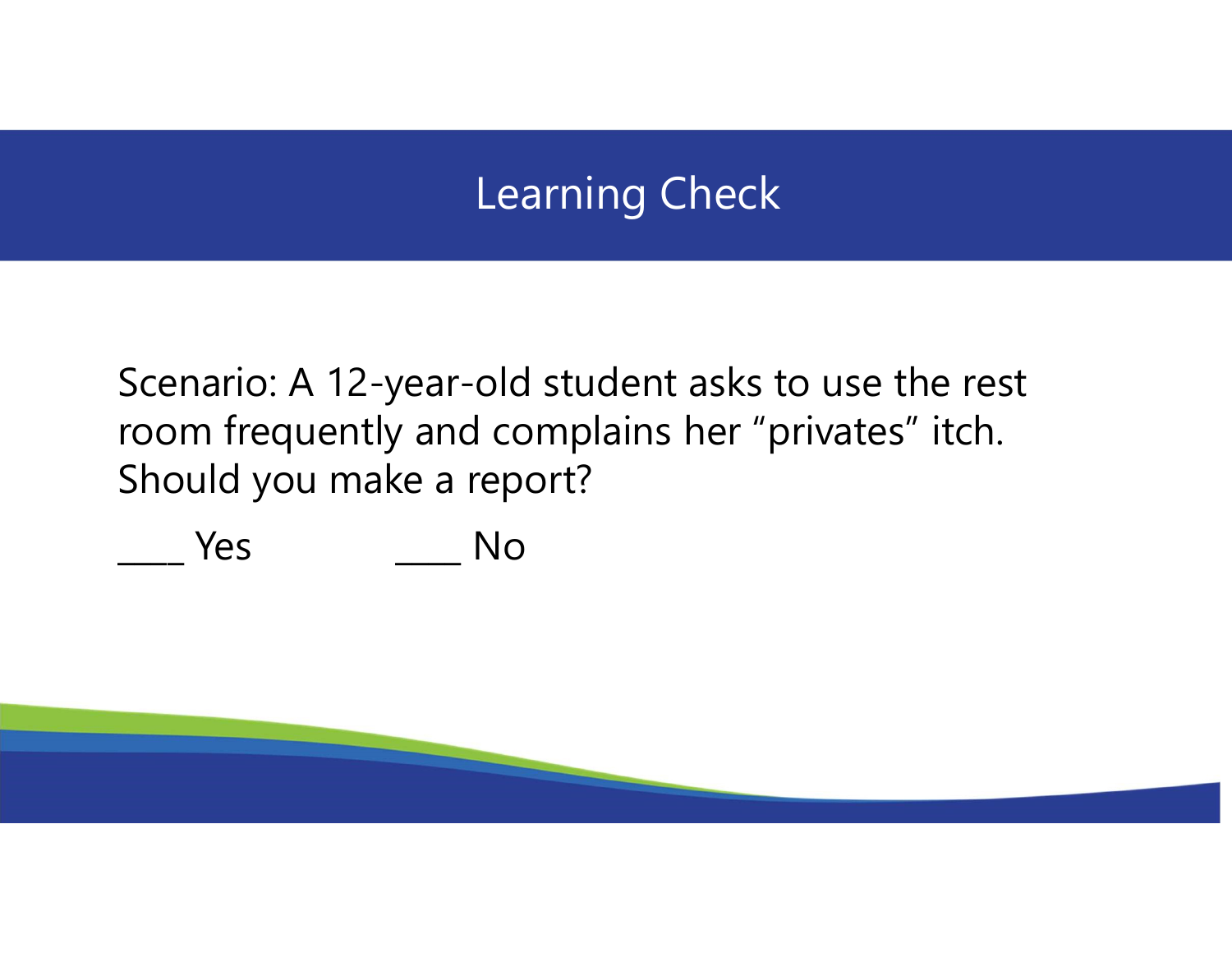#### Methamphetamine Manufacture

Methamphetamine manufacture that a child can see, smell, or hear is child abuse in Wisconsin.

Wis. Stat. 48.02(1)(g)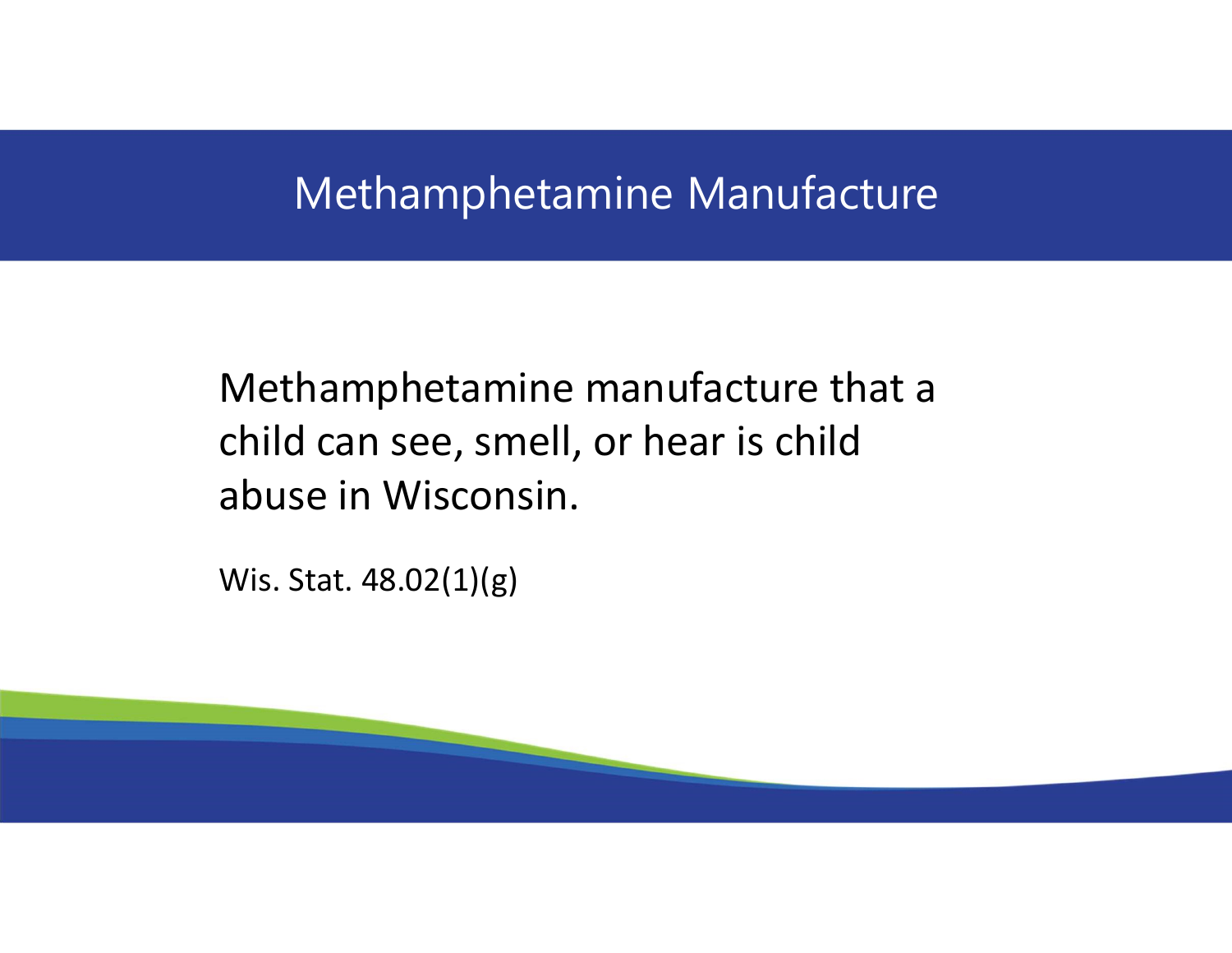## What is Not Child Maltreatment?

- Failure to give prescribed medication to a child, unless it threatens child's life or health What is Not Child Maltreatme<br>lure to give prescribed medication to a c<br>hreatens child's life or health<br>amples<br>Parent who declines to provide stimulant medi<br>with ADHD – no report<br>Parent who declines to provide insulin to ch lure to give prescribed medica<br>
hreatens child's life or health<br>
amples<br>
Parent who declines to provide stin<br>
with ADHD – no report<br>
Parent who declines to provide insu<br>
– make a report
- Examples
	- $\checkmark$  Parent who declines to provide stimulant medication to child
	- $\checkmark$  Parent who declines to provide insulin to child with diabetes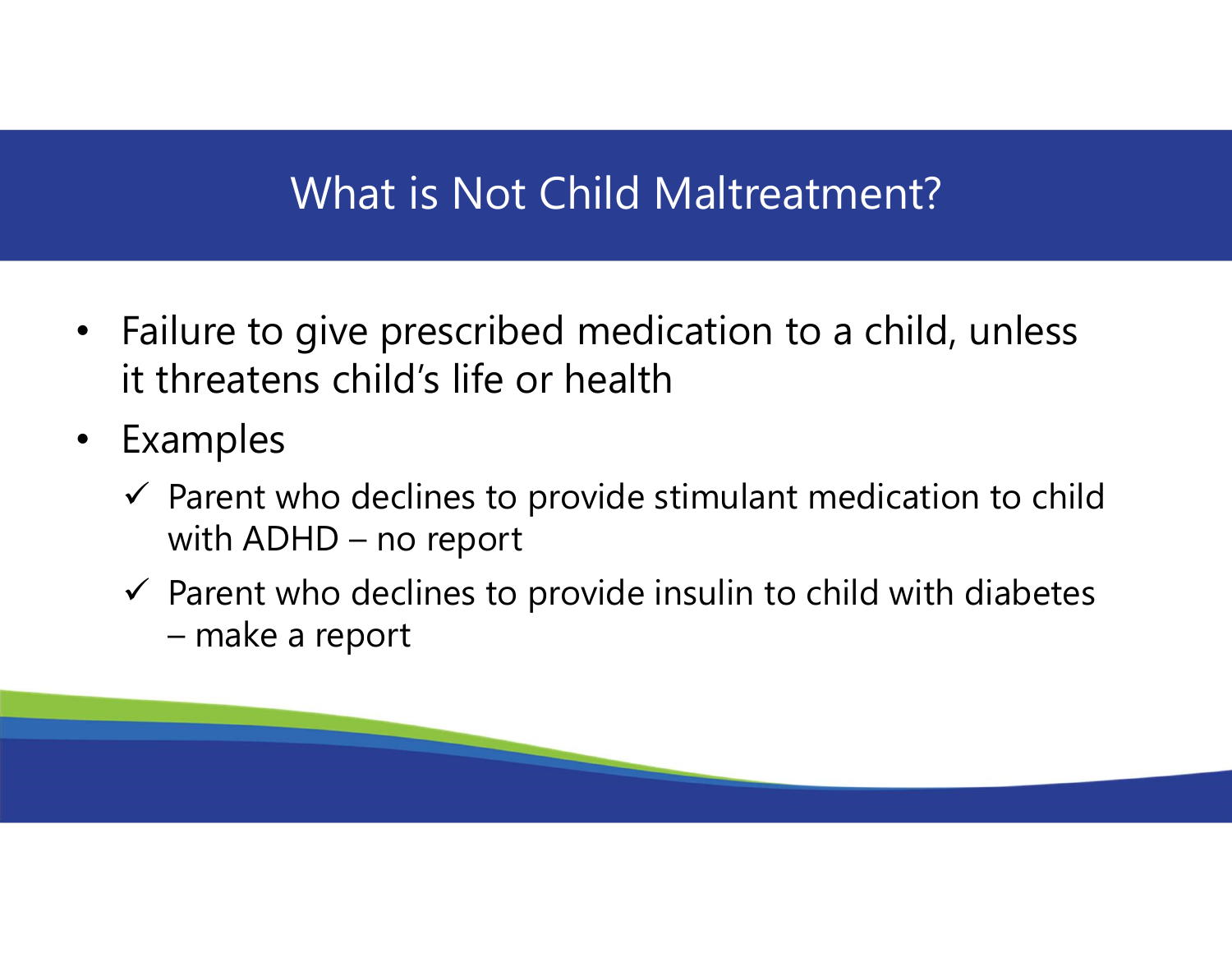## What is Not Child Maltreatment?

- Truancy  $\checkmark$  Follow provisions in Wis. Stat. 118.16
- Suicidal talk, ideation, or attempt or Non-Suicidal Self-Injury (NSSI)
	- unless student demonstrates symptoms of emotional damage AND parent has refused to obtain necessary treatment for student
	- $\checkmark$  Failure by parent to obtain necessary treatment might be reason to report suspected emotional damage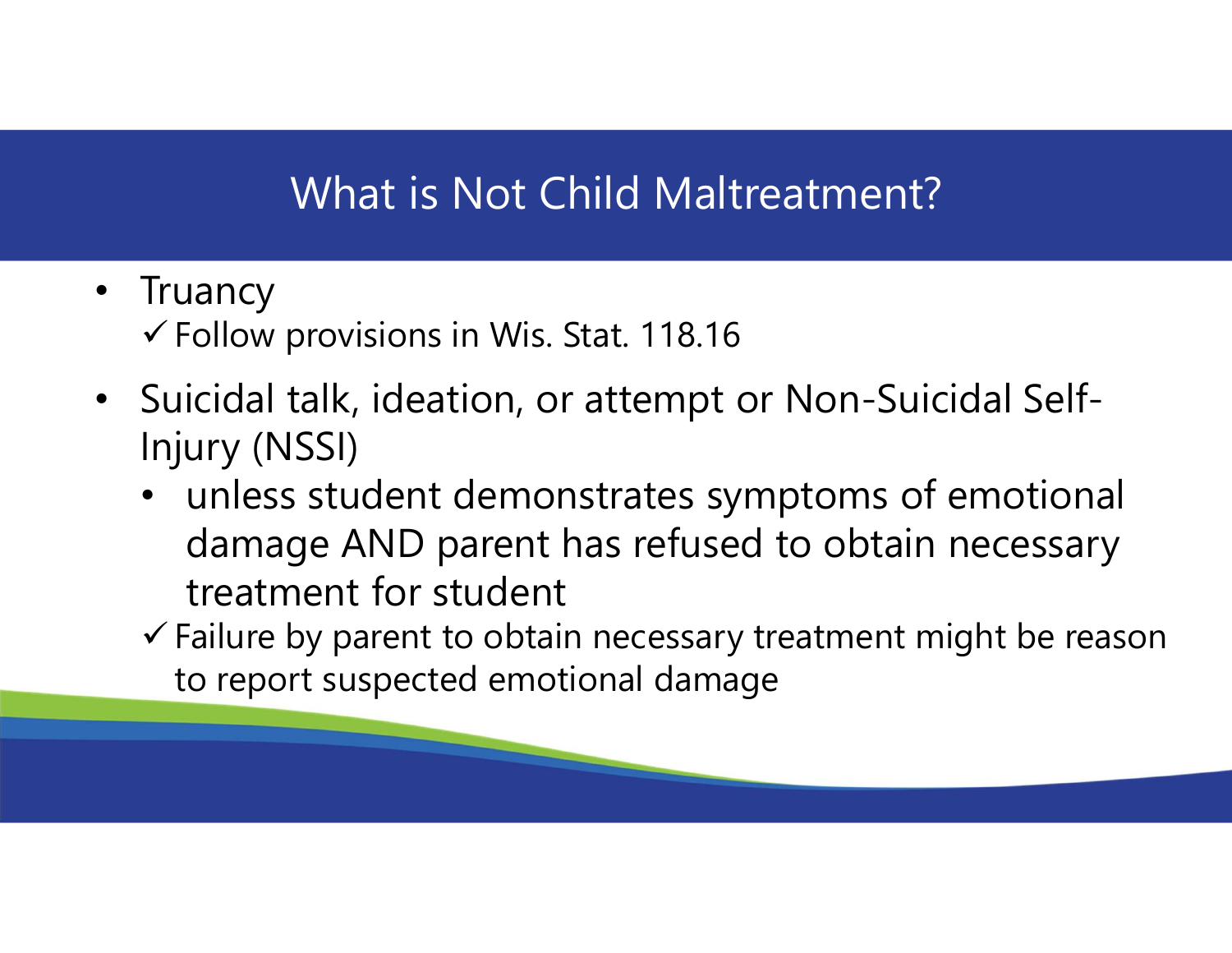## Who Must Report

A school district employee must immediately report to county Child Protective Services (CPS) or local law enforcement, if the educator has reasonable cause to suspect a child the educator has seen as part of her/his/their work …

- Has been abused or neglected, or
- Has been threatened with abuse or neglect and the educator believes it will occur

Wis. Stat. 48.981(2)(a), (3)(a)1.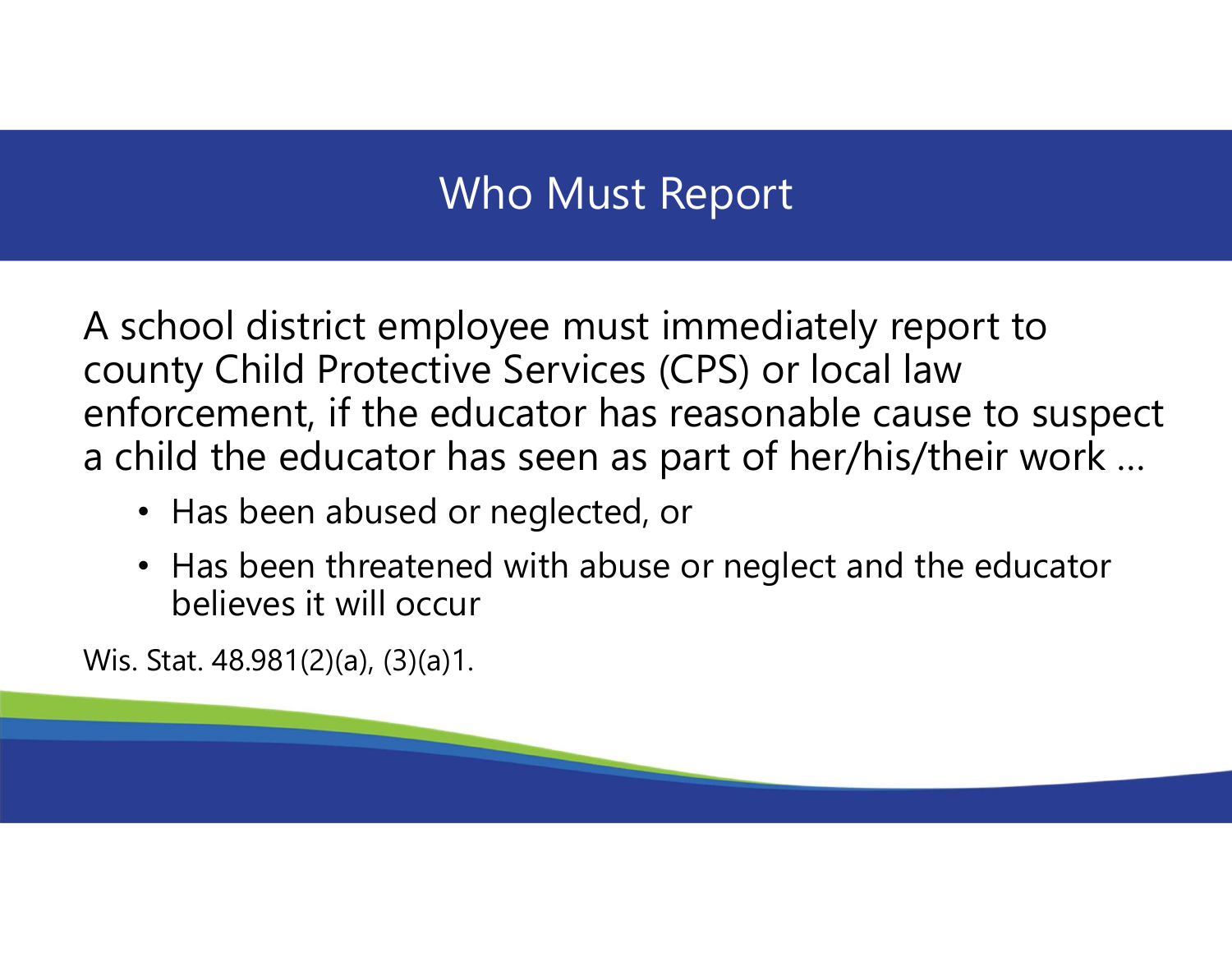#### Who is Not Required to Report

- School staff who suspect abuse or neglect while not in the course of their professional duties
- Contracted staff (e.g., bus drivers)
- Volunteers who work directly with students
	- School districts may choose to extend expectations to notify appropriate school authorities of suspected child maltreatment to contracted staff and volunteers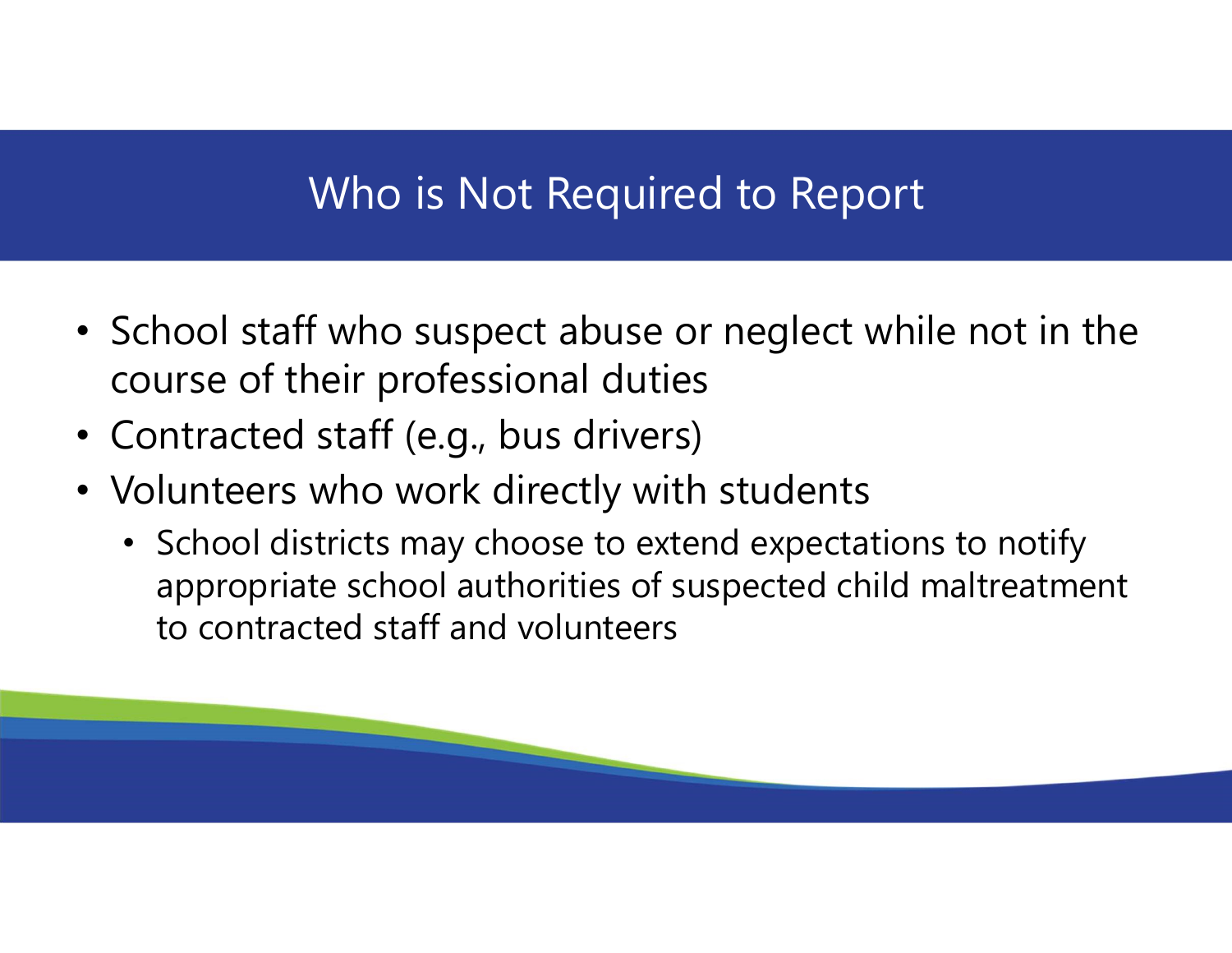## Learning Check

True or False: Reporting suspected child maltreatment may be delegated to another educator who knows the child and is more familiar with how to make a report. Learning Check<br>True or False: Reporting suspected child malt<br>may be delegated to another educator who I<br>child and is more familiar with how to make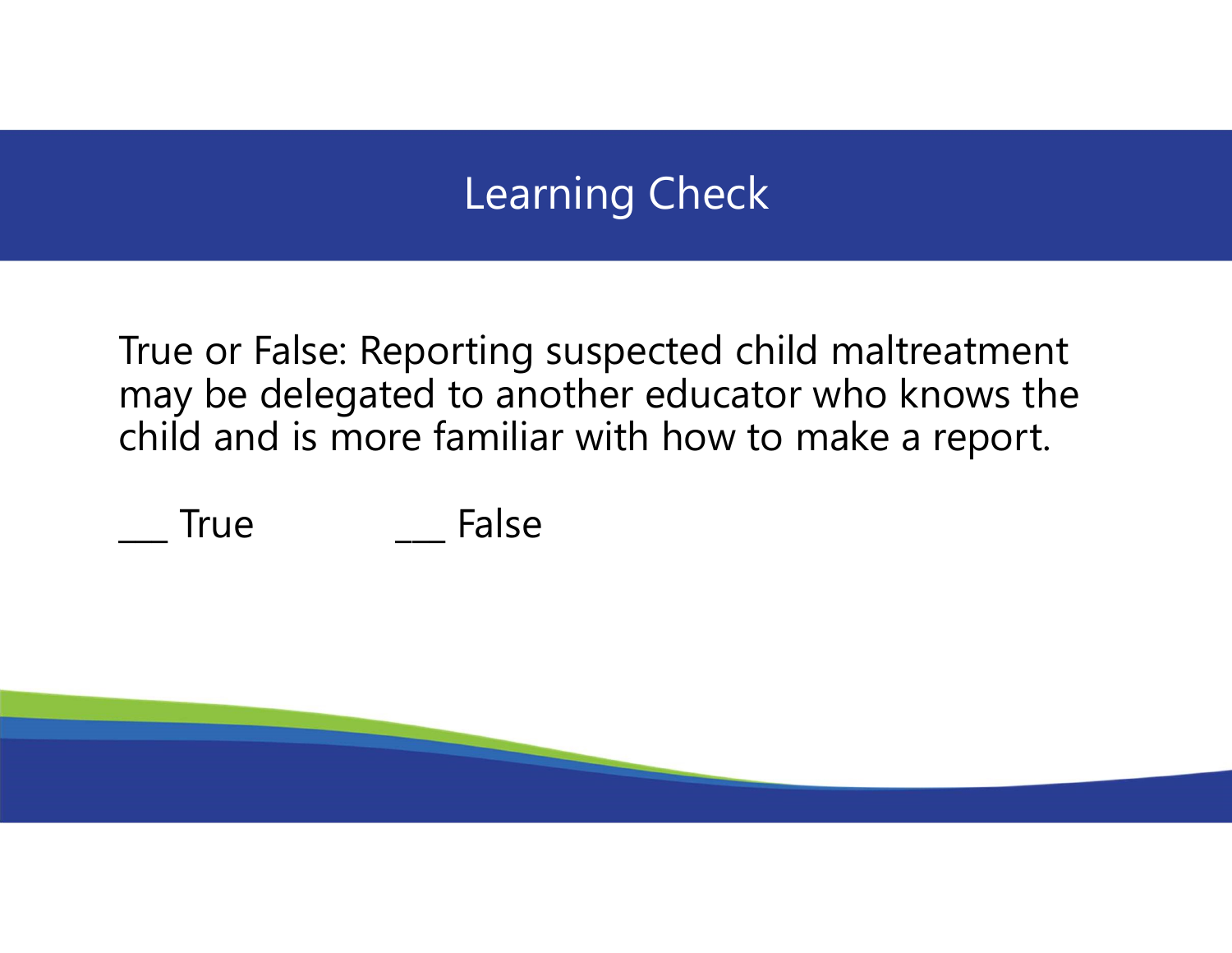#### Reporting Suspected Child Maltreatment

- Report must be made to county Child Protective Services or local law enforcement
	- $\checkmark$  Contact law enforcement when there may be immediate danger to a student
- Report immediately by telephone or in person

Wis. Stat. 48.981(3)(a)1.

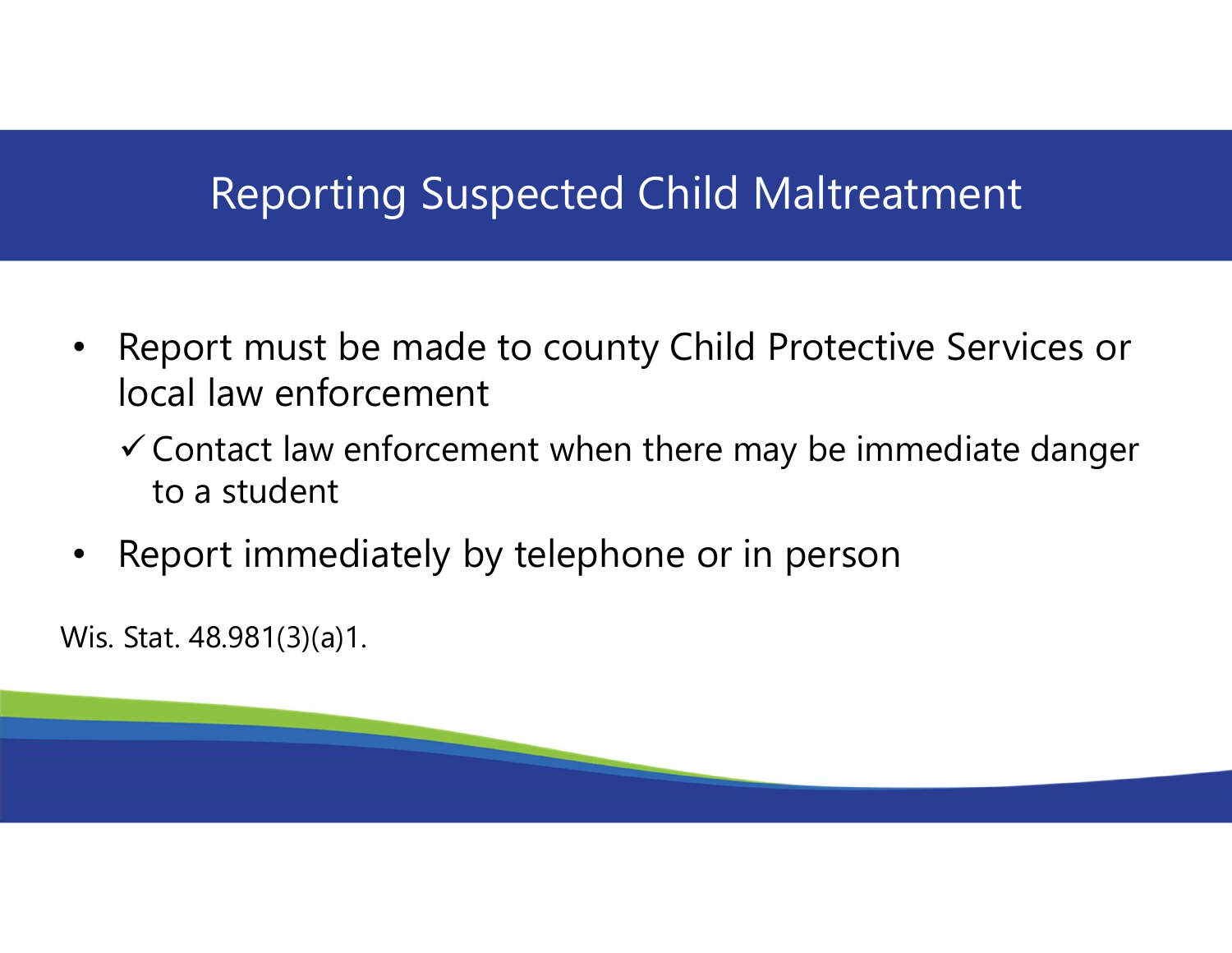# Liability Protection

- State law prohibits anyone who makes a report in good faith from being fired, disciplined, or otherwise discriminated against in regard to employment, or from being threatened with such treatment
- Reporter is protected from both civil and criminal liability

Wis. Stats. 48.981(2)(e), (4)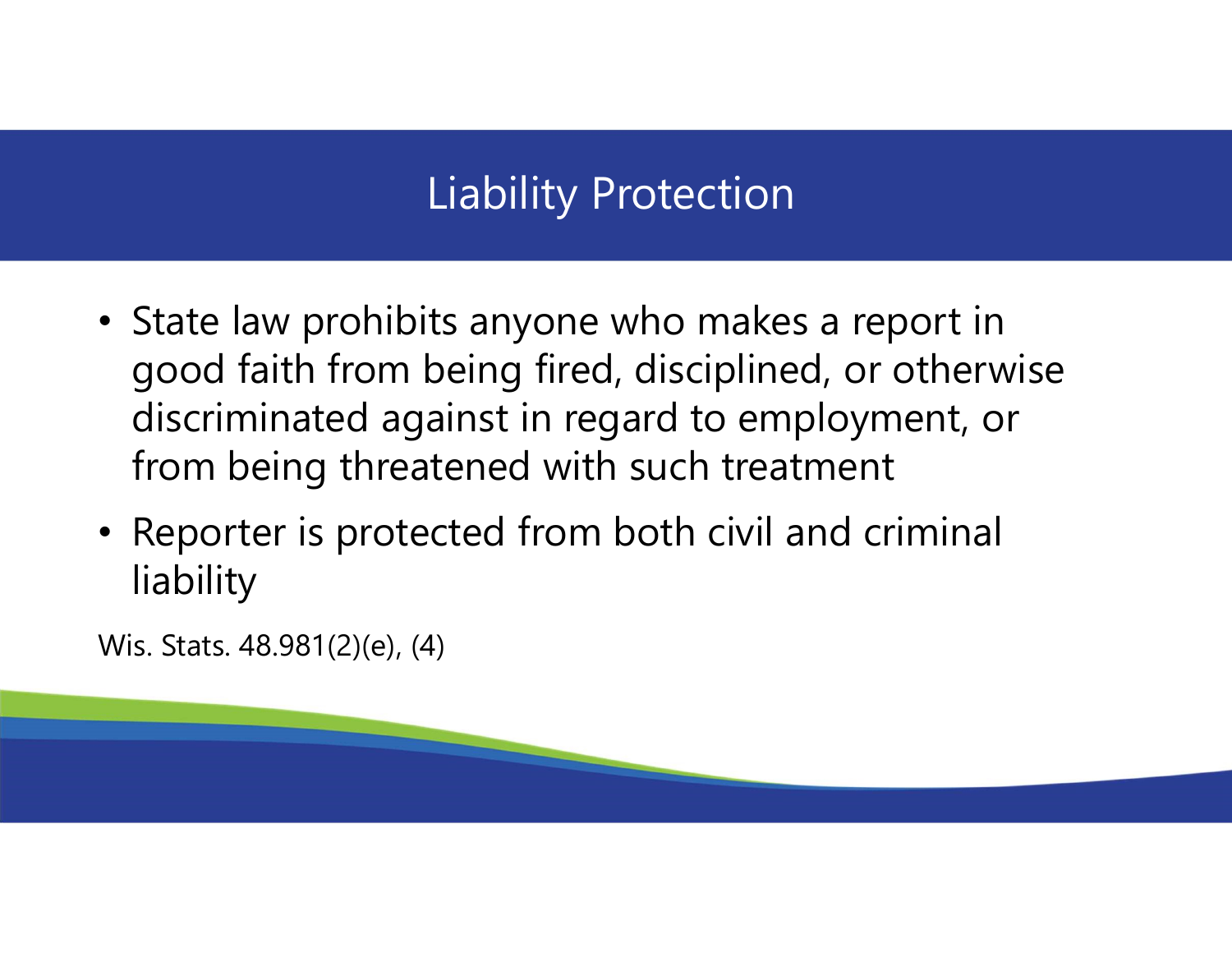## Confidentiality and Penalties

- Penalties for not reporting abuse or neglect
- Penalties for sharing information that identifies a reporter without authorization
	- $\checkmark$  Fine up to \$1,000
	- $\checkmark$  Up to 6 months in jail

Wis. Stats. 48.981(6), (7)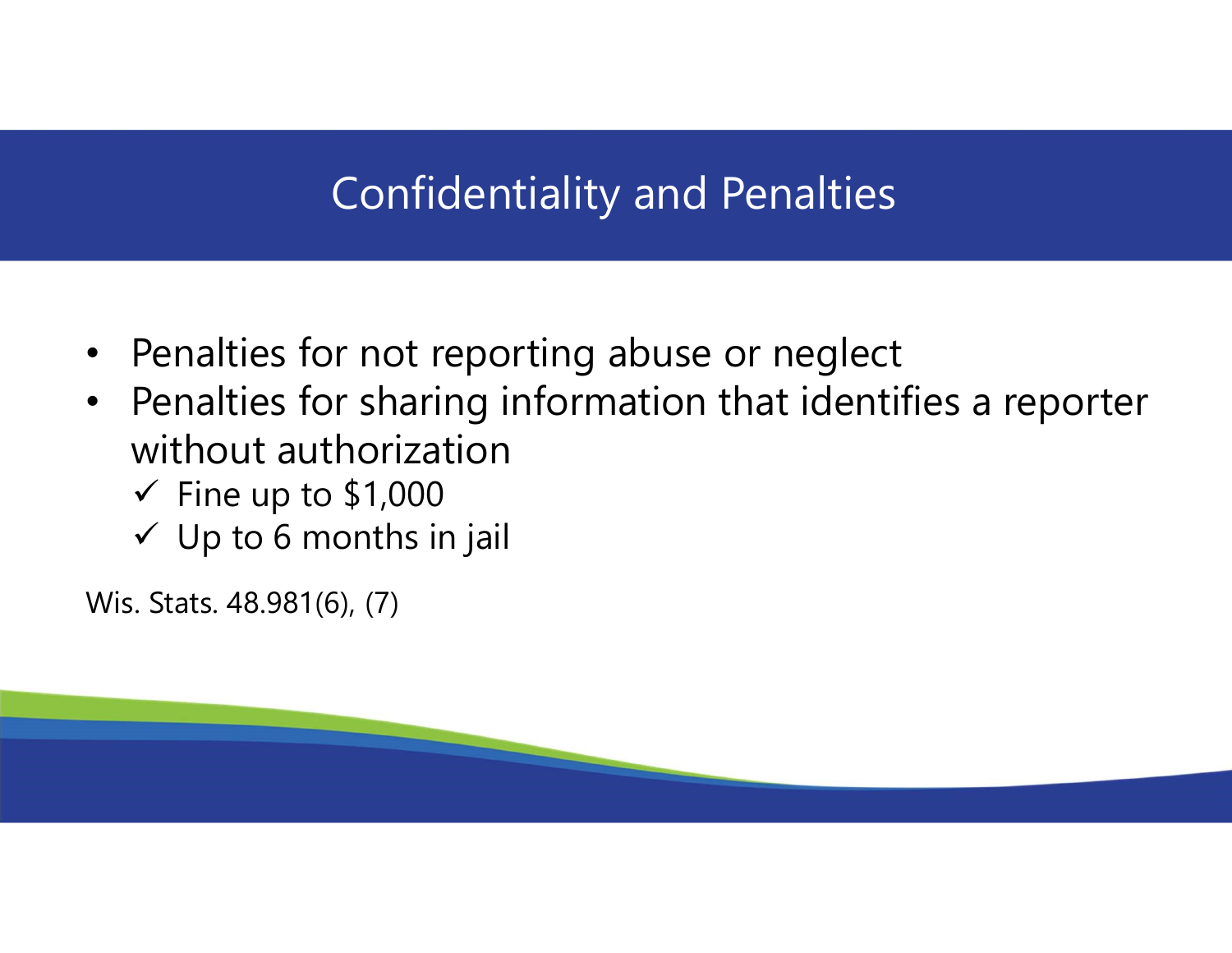## What if You Are Not Sure …

- Common to be unsure if a report should be made
- OK to talk to someone who can help to determine if a report is necessary
	- $\checkmark$  Pupil services professional or school administrator
	- County Child Protective Services or law enforcement no need to mention name
- Talking to someone else may not delay a report
	- Do not send an email or leave a voice message for pupil services staff

Wis. Stat. 48.981(3)(a)1.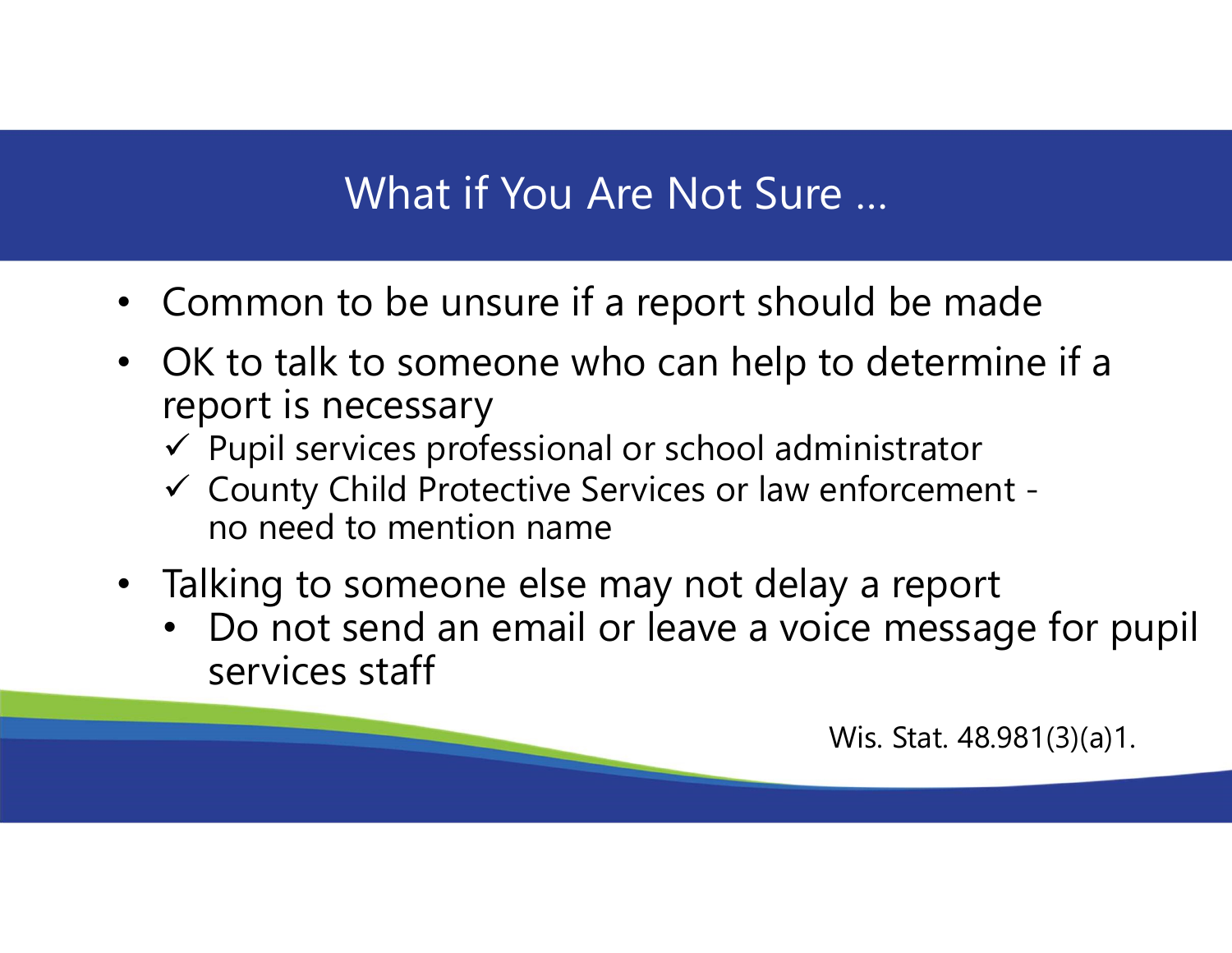#### Disclosures Made in the Classroom

- Student discloses abuse or neglect in a classroom discussion
	- acknowledge the disclosure, and act to refocus the conversation
	- find a way to talk with the student privately immediately after class
	- discuss with the class general concerns about the harmful effects of gossiping, and about keeping information shared in class private
- Student discloses abuse or neglect in a writing assignment
	- talk with the student immediately about the possible disclosure
	- if student verifies that the writing is about them and a non-fictional situation, make a report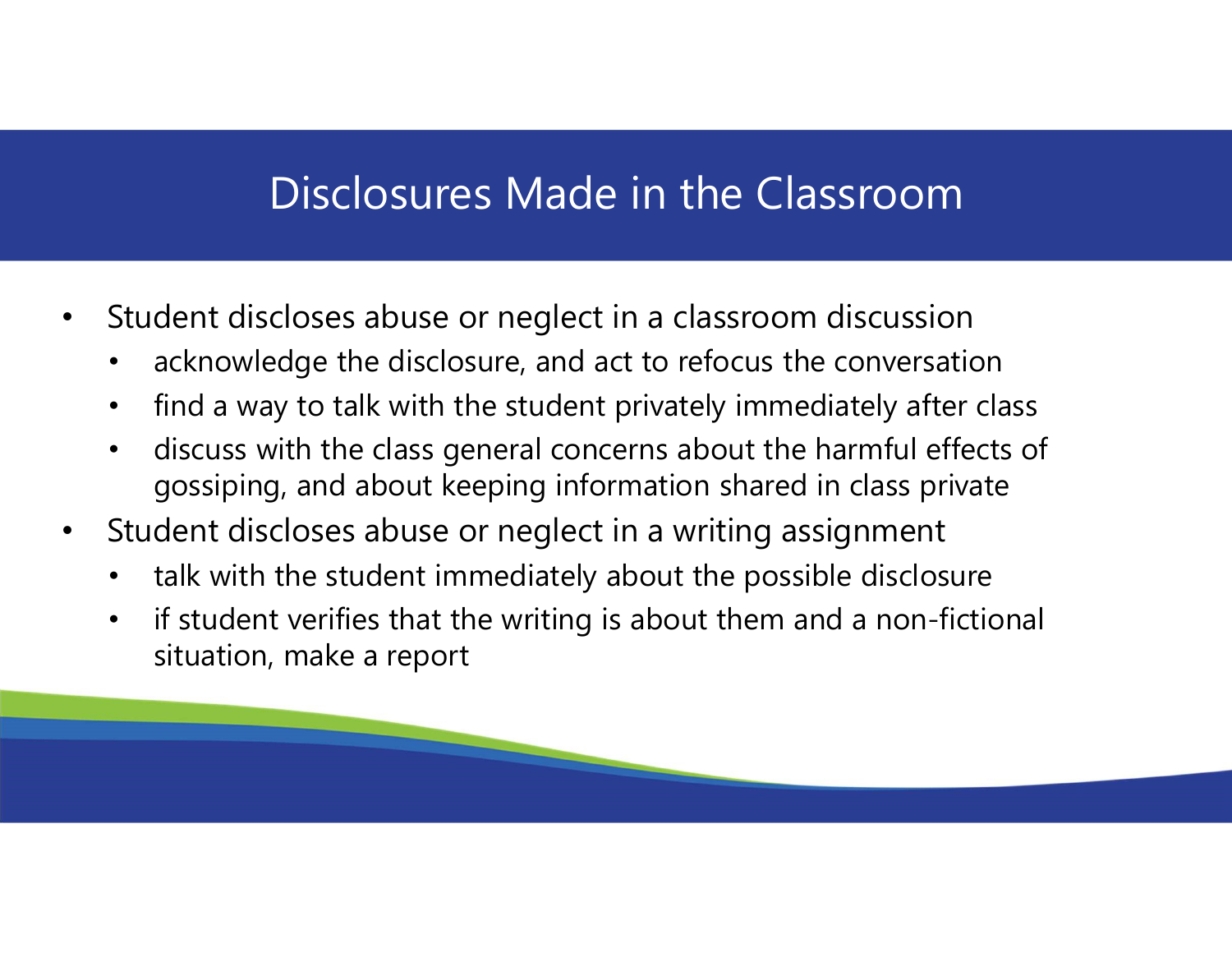## Learning Check

Which of the following are acceptable ways to report suspected child maltreatment? Check all that apply.

|             | <b>Learning Check</b>                                                                                 |  |
|-------------|-------------------------------------------------------------------------------------------------------|--|
|             | Which of the following are acceptable ways to rep<br>suspected child maltreatment? Check all that app |  |
| Phone       | Email                                                                                                 |  |
| <b>Text</b> | In person                                                                                             |  |
|             |                                                                                                       |  |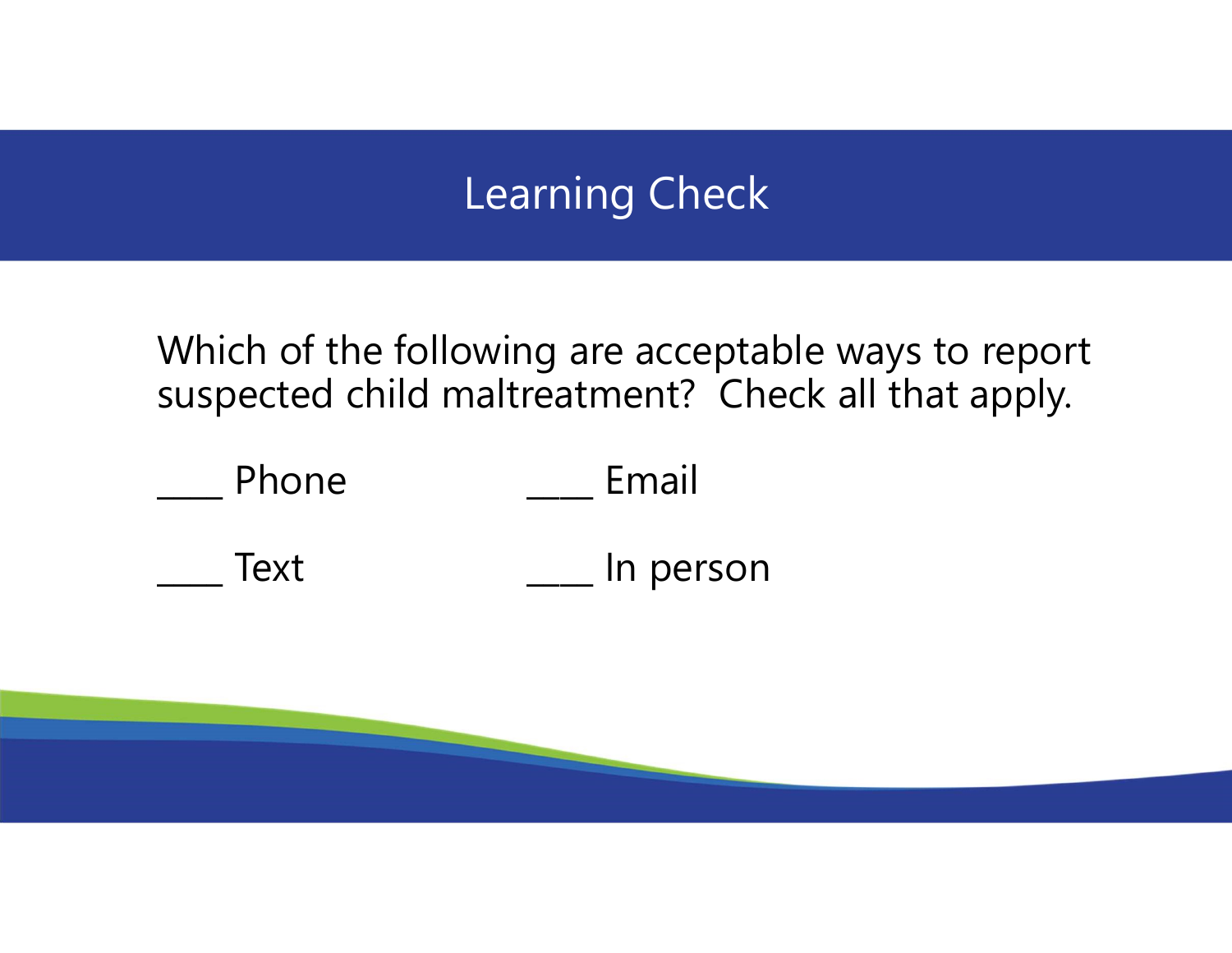#### What to Report

When you make a report, Child Protective Services will want to know …

- Information about student, parent(s), other household members and siblings, suspected abuser
- Specifics of observed injury
- Any statements made by student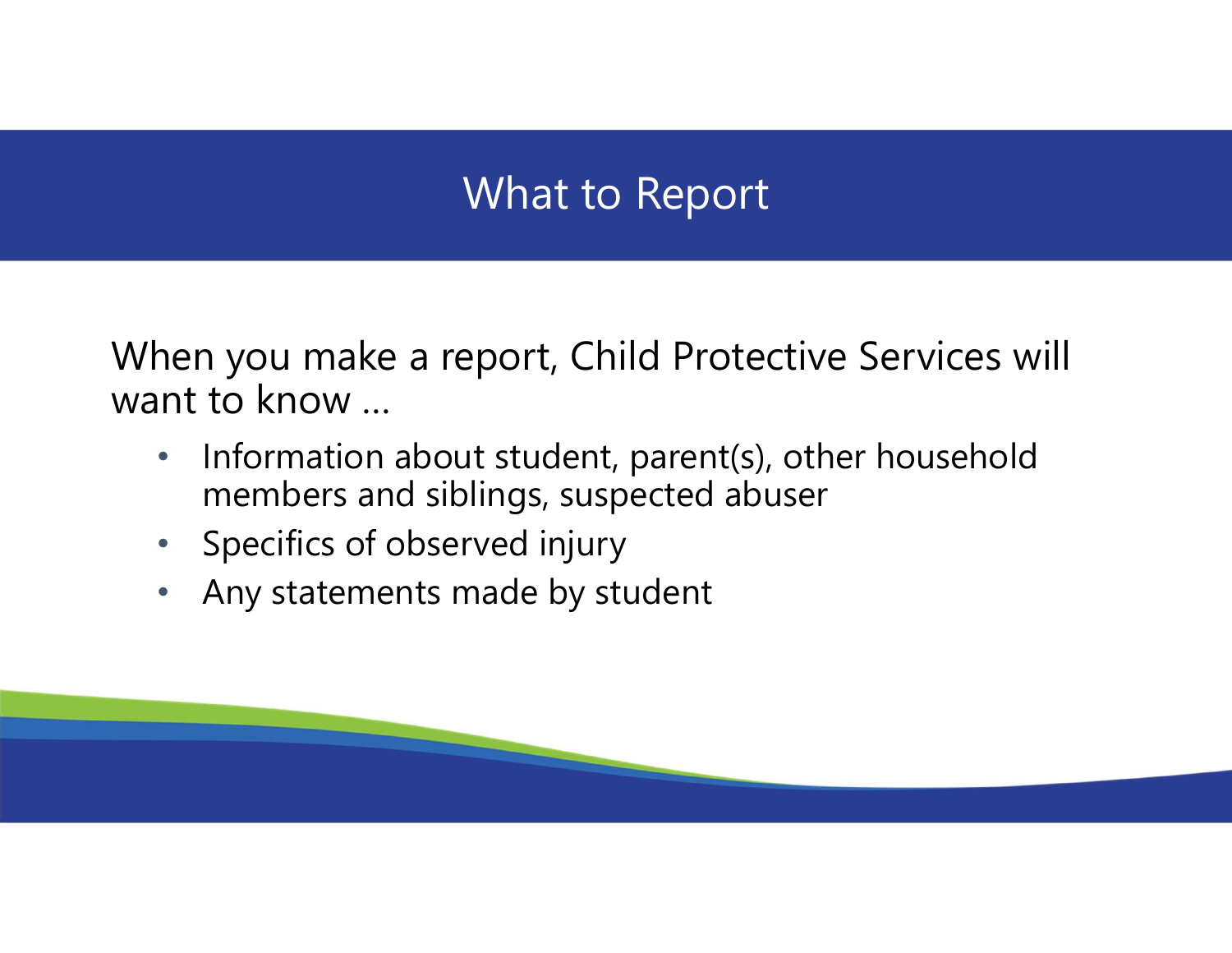## What to Report (continued)

When you make a report, Child Protective Services will want to know …

- Any prior concerns you may have about possible mistreatment
- Special needs student may have
- Relevant cultural context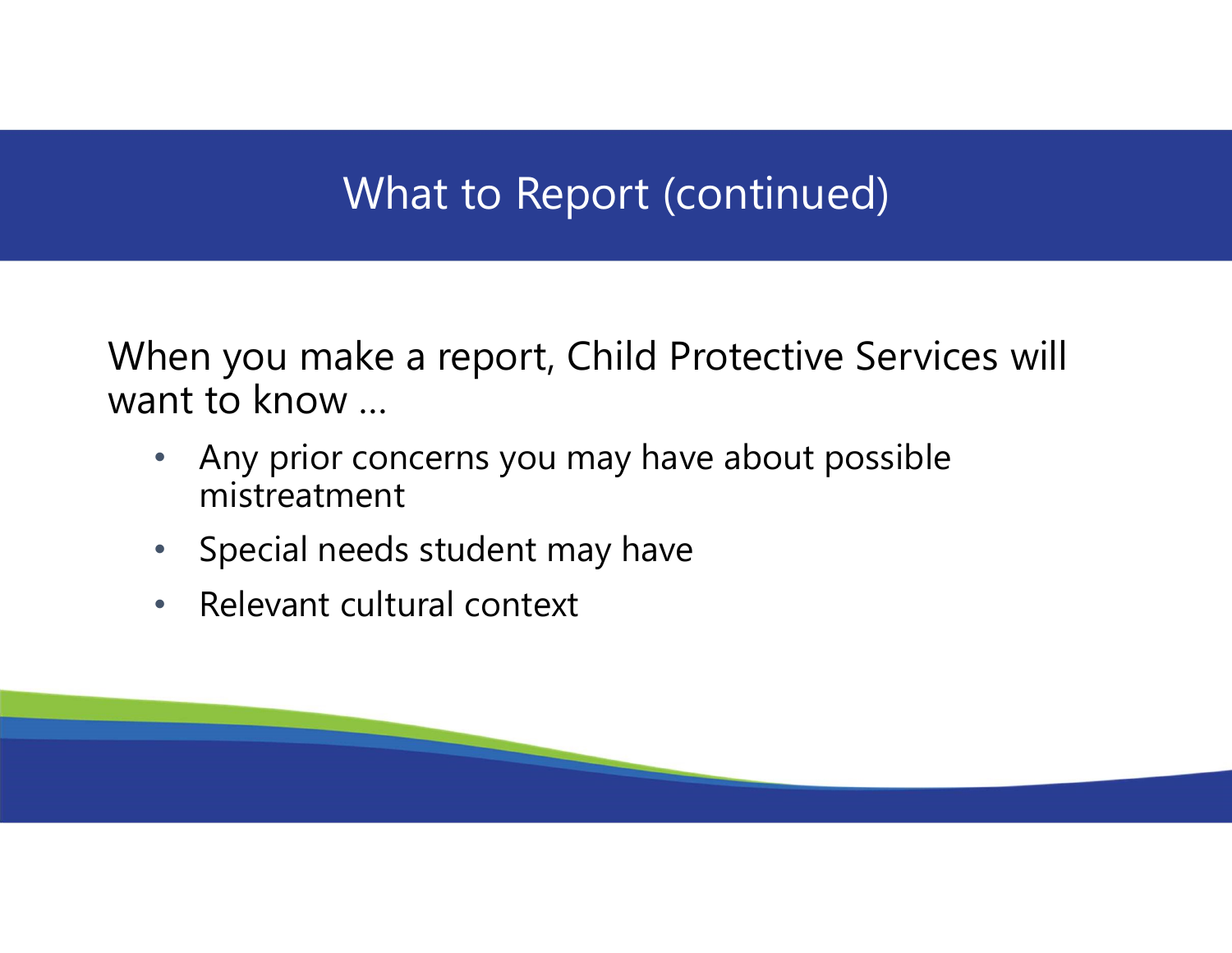## What to Report (continued)

Be prepared to offer this information

- Does suspected perpetrator have access to student?
- Do you have any concerns for student's immediate safety?
- Does anyone else know about suspected abuse or neglect?
- Are there other children in student's household?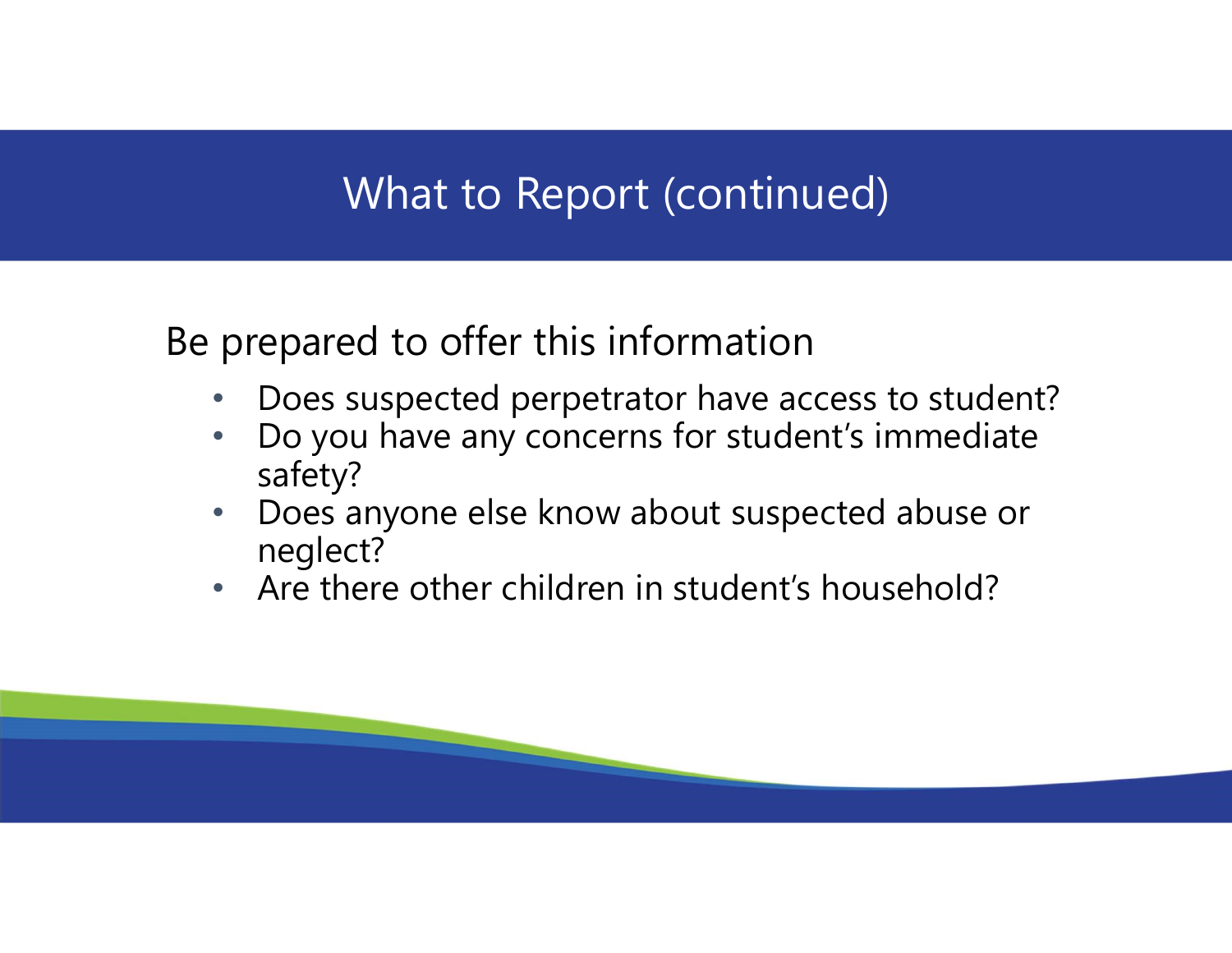#### May You Share Information from Pupil Records in your Report?

- Pertinent information from pupil records may be shared for the purposes of making a report of child abuse or neglect
- Information from pupil records may be shared to protect someone's health or safety in an emergency

Wis. Stat. sec. 118.125(2)(p); 34 CFR 99.31, 99.36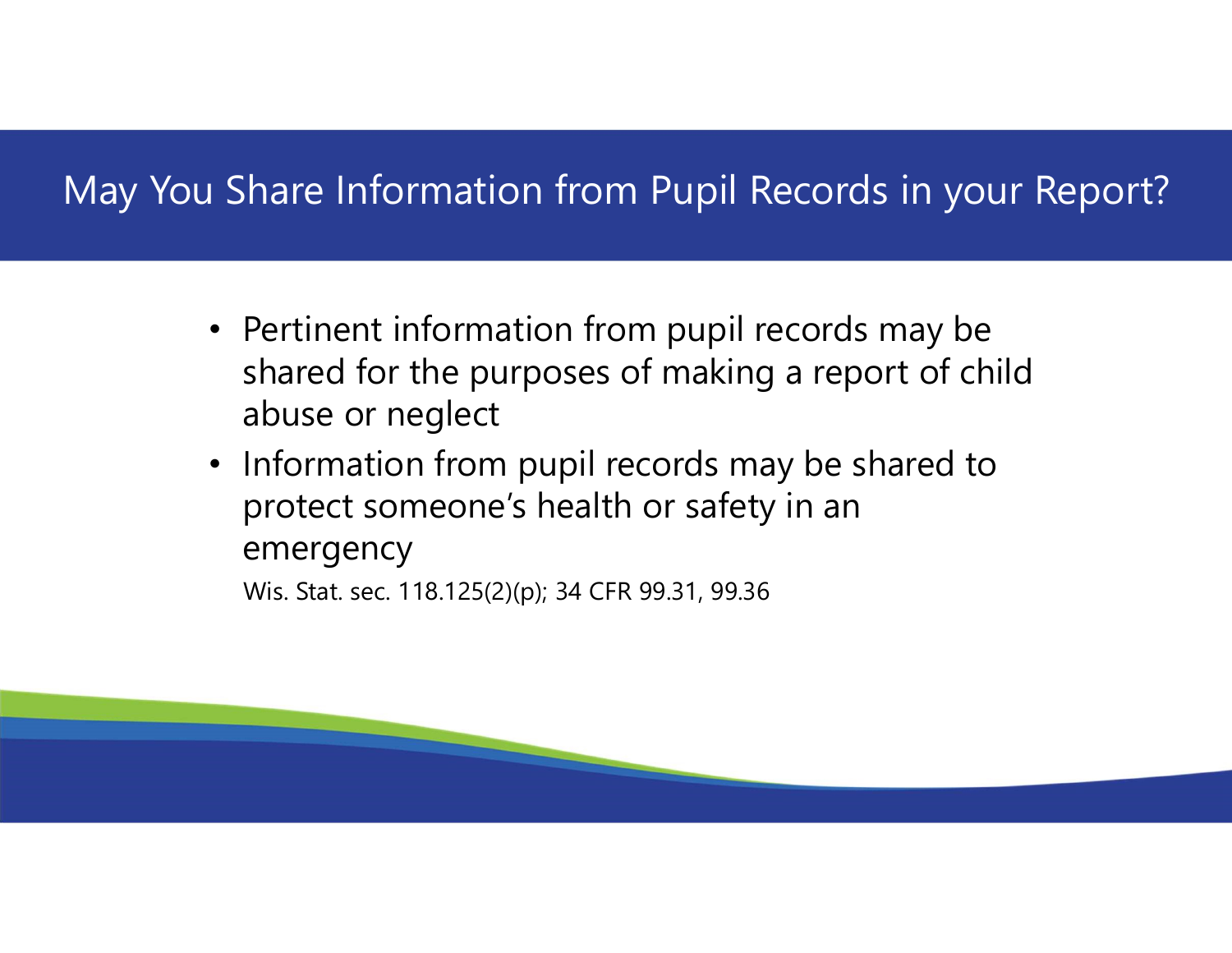# Making the Report

- OK to ask the intake worker questions
- Document your report
	- $\checkmark$  Date
	- What you reported
	- $\checkmark$  Agency you reported to
	- $\checkmark$  Name and contact information of person you reported to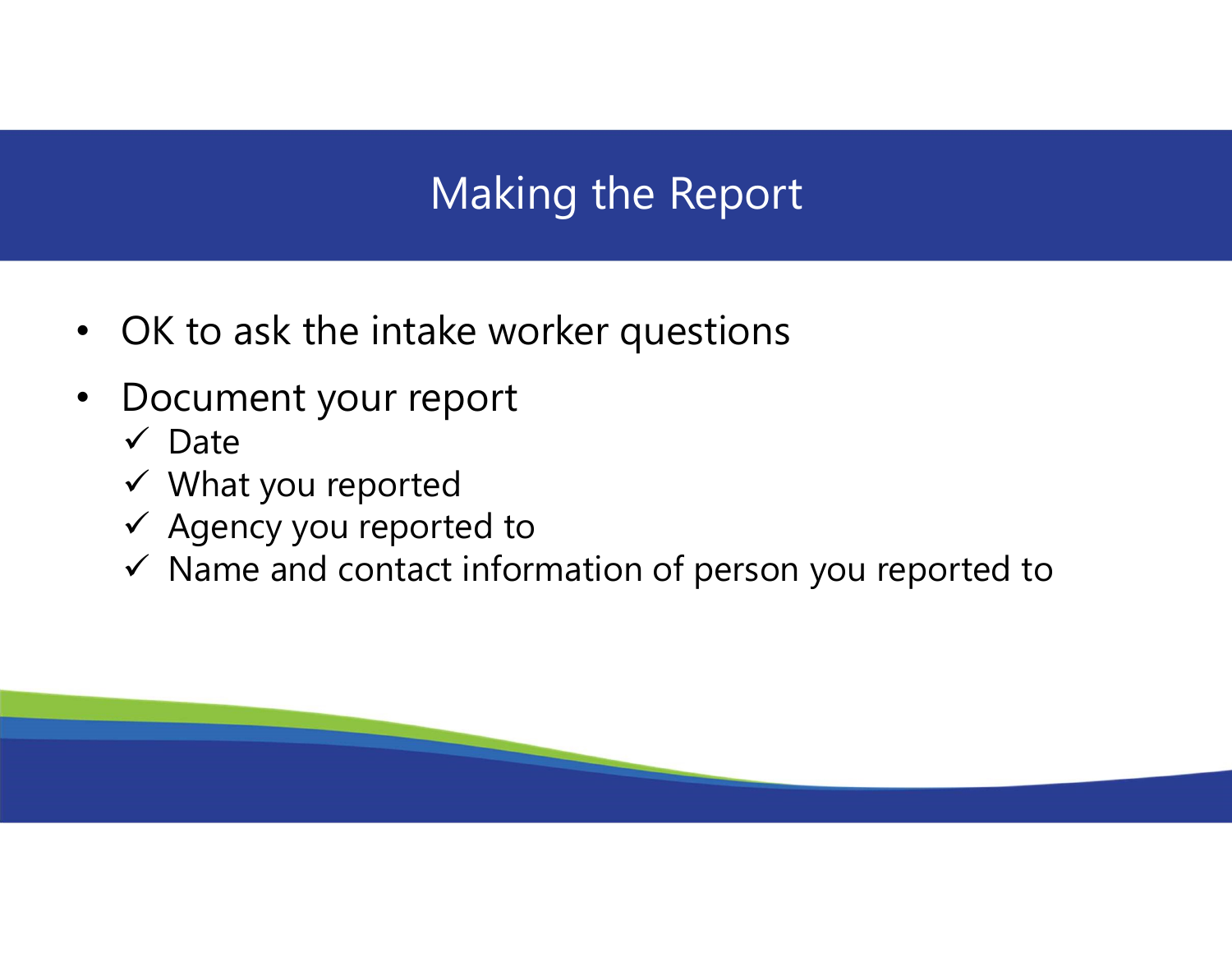# Learning Check

How soon are you to make a report of suspected child maltreatment?

immediately

by the end of the school day

\_\_\_\_ within 24 hours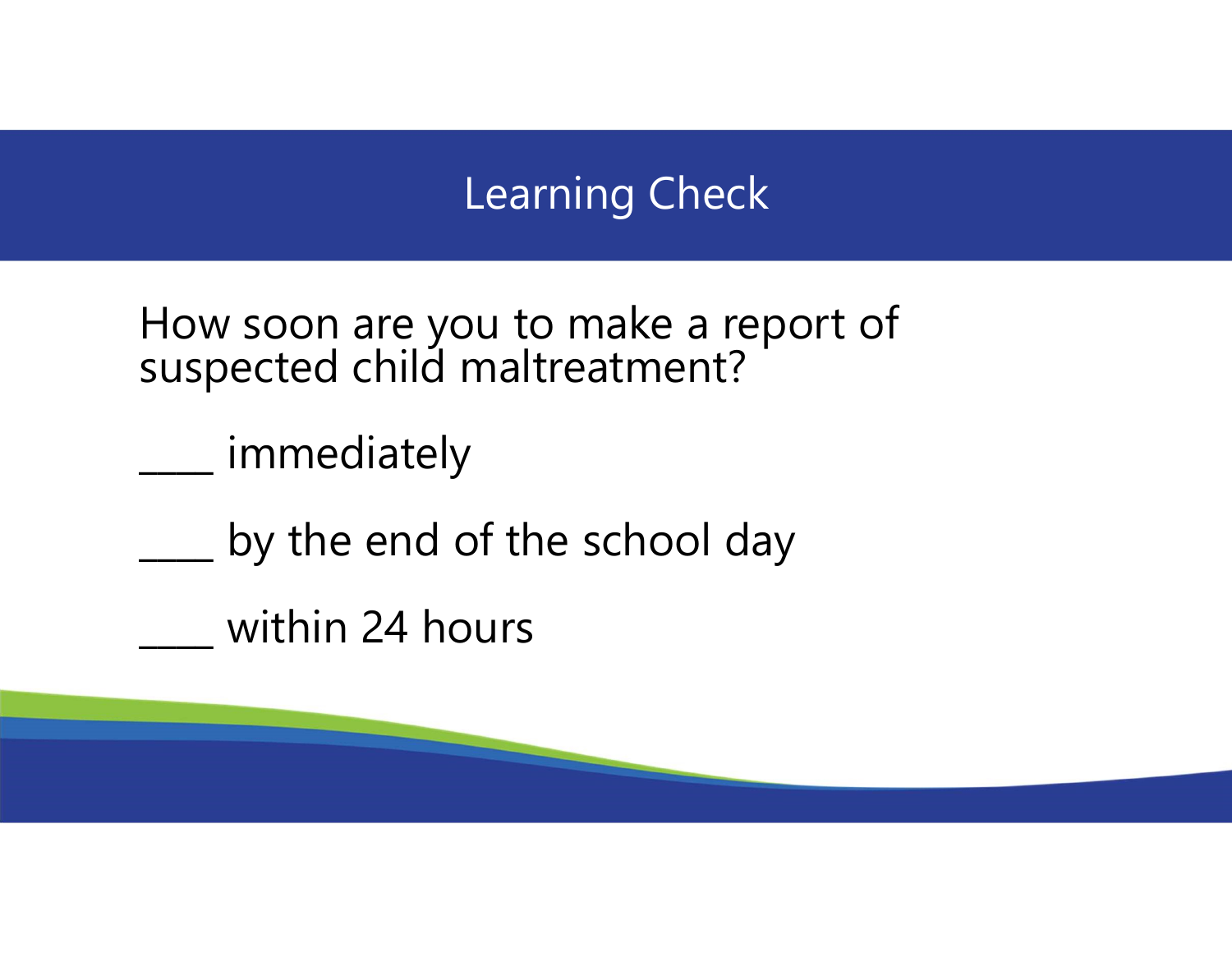#### Sources for More Information

Department of Public Instruction http://dpi.wi.gov/sspw/pupil-services/school- social-work/contents/child-abuse/child-abuseand-neglect

Department of Children and Families<br>https://dcf.wisconsin.gov/